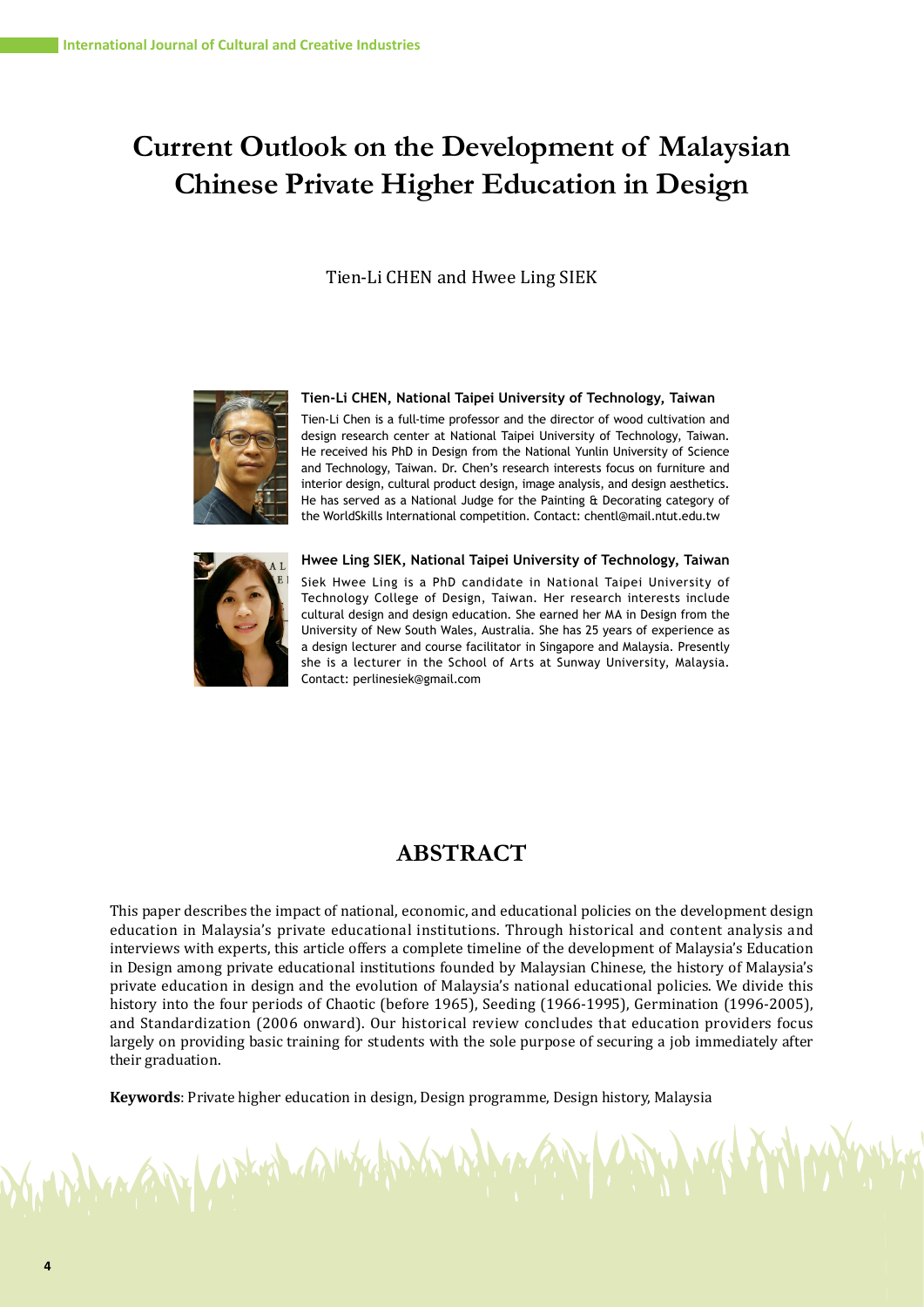### **1. INTRODUCTION**

The Chinese emphasis on education, long regarded as a crucial step in social mobility and assimilated culturally as a core value, was described by the Song Dynasty (960-1272) poet Wang Zhu in his Prodigal poem, "Everything is but inferior, with the exception of studies". Malaysian Chinese have retained their cultural customs and roots, and education is also a key focus in the Malaysian Chinese community. However, this emphasis does not include the study of art, mirroring how art education is normally neglected in formal education systems (Ewing, 2010; Saharabudhe, 2005; Sharif, 2010). In Malaysia, a moderate Islamic country of 31 million people, the largest ethnic group is the Malays<sup>1</sup> with  $50.4\%$  of the population, followed by the Malaysian Chinese (22.6%) and the Malaysian Indians (6.7%) (Department of Statistics Malaysia, 2016). In Malaysia, all public higher educational institutions operate on a system of racial quotas, and are largely reserved for the indigenous group. In the period before and up till the early 80s, non-indigenous races such as the Malaysian Chinese and Malaysian Indians generally sent their children overseas for higher education (Geok, 2010). After the global economic recession of the mid 1980s, when these parents could no longer afford to continue to send their children overseas, with the rising demand of the labor market, the government began to permit private educational institutions.

Since Malaysia's independence in 1957, the annual reports of the Ministry of Education (MOE) have continued to group all art programs under Arts and Humanities, and information is disseminated without distinguishing specific areas of art programs such as fine arts, design, music, and social science. There is a lack of information, official or otherwise, on exactly how many tertiary institutions provide education in art and design, how many students are currently pursuing their studies in these, and how many have graduated or are graduating, based solely on the report from the Ministry of Education. In such an environment, it is worth exploring and organizing information on those educators in art and design.

There is little official data and documents on private educational institutions in Malaysia, especially for programs such as art and design, and especially for institutions founded by Malaysian Chinese. Thus, the objective of this research is to collate and document information on private educational institutions founded by Malaysian Chinese artists and designers, to generate a historical record of the field. This research also contributes by furnishing a summary of the progress of courses in art and design provided by these institutions over the past 50 years, as well as by describing these institutions and explaining their historical and cultural contexts.

### **2. MALAYSIAN EDUCATIONAL SYSTEM AND PRIVATE HIGHER EDUCATION**

### **2.1 The Malaysian Educational System and National Education Policies**

During the British colonial period, the objective of Malaya's education policy was to produce white-collar workers to serve the British Empire. After independence in 1957, United Malays National Organization (UMNO), the largest political party, played a dominant role in Malaysian politics, including the development of education policies and systems.

In Malaysia, all education systems are governed by the 1961 Education Act, which emphasizes the use of Bahasa Malaysia as the teaching language and applied a unified curriculum to promote solidarity (Reports of the Education Committee, 1956). The Malaysian government provides free basic education for every citizen in the country. Education takes the form of six years of primary school, three years of lower secondary education, two years of higher secondary education, and two years of post-secondary education. After pre-university courses, Malaysian students can proceed

 $1$  Malays are considered as indigenous people of Malaysia alongwith the natives of Sabah and Sarawak, . They are often collectively called as '*bumiputra*' (which literally means 'the son of land' in Malay). For easier discussion, the term 'indigenous people' would be used hereinafter to refer to Malays and the natives of Sabah and Sarawak.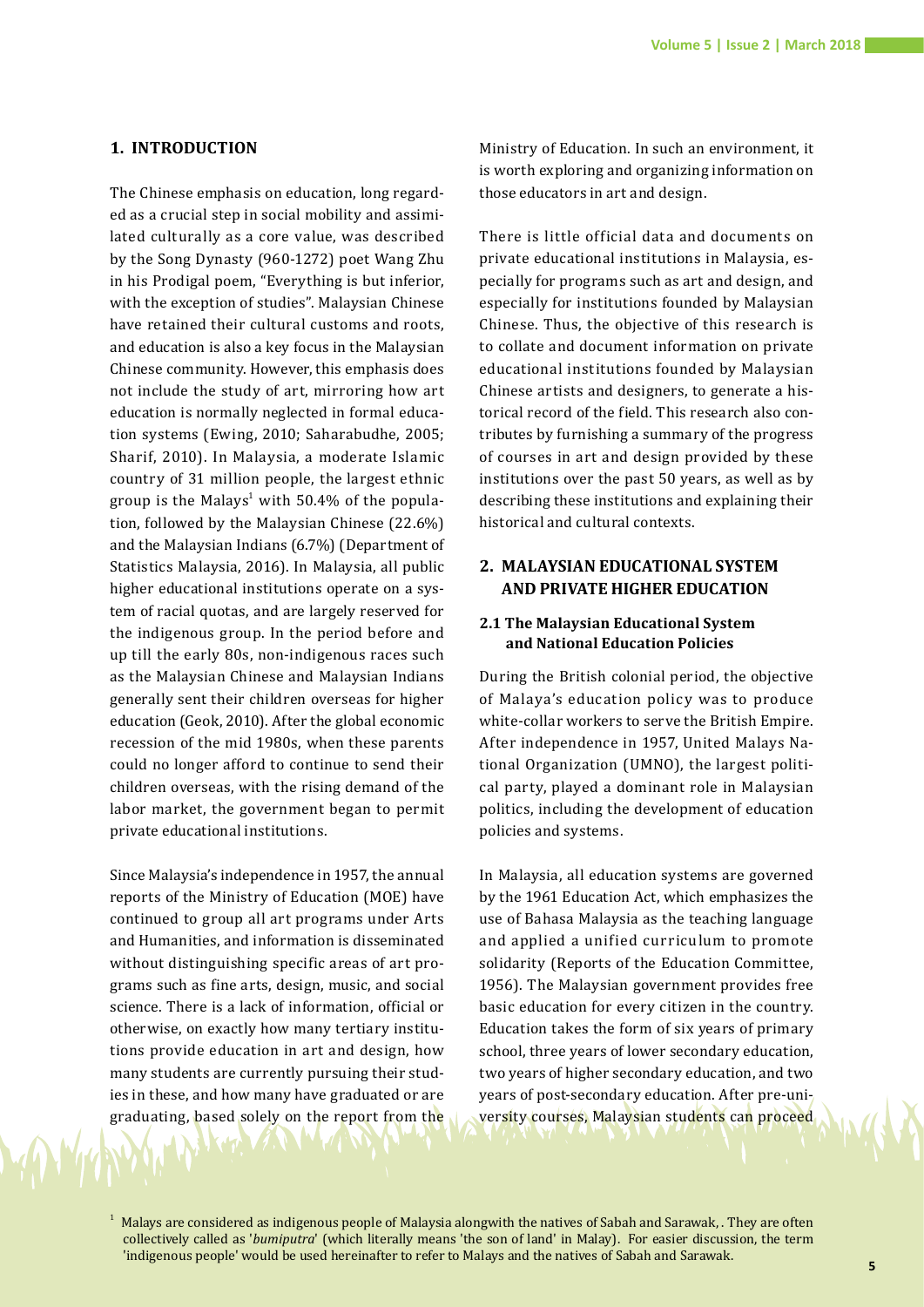to tertiary education (Lee, 1999). In Malaysia, all public universities of higher learning have racial quotas that are largely reserved for students of indigenous background (Singh & Mukherjee, 1993), with limited seats open to non-indigenous groups (such as the Chinese and Indian).

The average monthly gross income of the three ethnic groups (Chinese, Indians and Malays) in the national economy in 1957 was RM288 (US\$65), RM228 (US\$52), and RM134 (US\$31), respectively (Perumal, 1989). In 1971, the second Prime Minister, Tunku Abdul Razak, attempted to increase the indigenous people's share of the economy by launching the New Economic Policy (NEP). This policy was maintained by the fourth prime minister, Mahathir bin Mohamad, who held office from 1981 to 2003. The NEP emphasized the development of agricultural industries such as oil palm and rubber plantations and the promotion of energy-intensive industries, such as manufacturing, automobile assembly, and liquefied natural gas. The policy included poverty eradication and economic restructuring by increasing participation of indigenous groups in the economy. It created job opportunities for the groups in many new technical and administrative areas in the country's national agencies. By 2012, the average gross income per household for Malaysian Chinese, Indians, and Malays rose to RM 6366 (US\$1440), RM5233 (US\$1184), and RM4457 (US\$1008) (Figure 1). The current national plan calls for the nation to become a high-income economy by



Source: Malaysia Ministry of Information, Communications and Culture, 2010

the year 2020, with the target of doubling the country's current upper-middle-income bracket to RM23,000 (USD\$5200) per person. However, the policy emphasizes industry and technology, and the design field is not addressed.

The first design program and institution established by the British colonial administration in 1951 was the Rural Industrial Development Authority (RIDA). After independence, RIDA was renamed Majlis Amanah Rakyat (People's Trust Council, MARA) in 1966. It was formed to help train and guide Malays and other indigenous people in the business and industry sectors. However, this institute was only opened to indigenous people. MARA offered graphic design and textile design programs at the diploma level in 1971 (Malaysian Counseling Magazine, 2012), and gradually developed into a channel for complete education while giving indigenous people assistance in business ventures. Since then, it has established four MARA Colleges (Kolej MARA), seven MARA professional colleges (Kolej Professional MARA), University Technology MARA (UITM), and University of Kuala Lumpur (UniKL) across the country. It has also established 181 MARA Vocational Training Centers (Pusat GIAT MARA), 24 MARA Higher Technical College (Kolej Kemahiran Tinggi MARA) and the German-Malaysian Institute (GMI) for the purpose of providing students from indigenous group with vocational training. The government established MARA Poly-technic College (KPTM) in 2003, a wholly owned subsidiary of MARA. These are spread across nine large cities throughout Malaysia, offering 2+2 Associate Degrees in American Undergraduate (AAD) programs which are accepted by 75 universities in the United States and New Zealand. The original purpose of MARA was to train and guide indigenous people in the commercial and industrial fields. However, most of the above-mentioned MARA institutions offer courses such as fashion design, graphic design, multimedia design, and digital media creative production.

The second public university to set up a design department was the University Malaysia Sarawak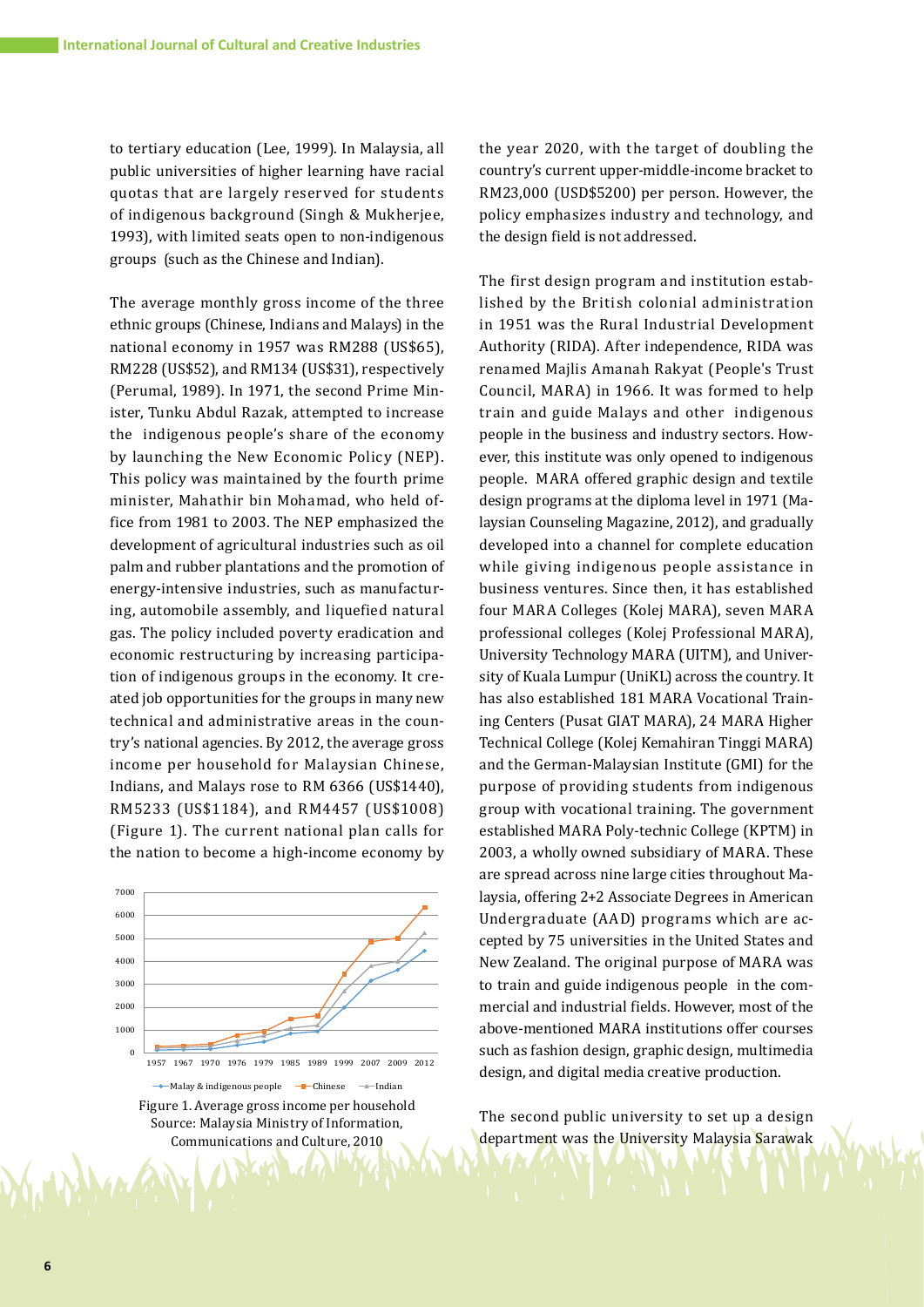(UNIMAS) in East Malaysia. The government supported indigenous people by establishing a Malaysian Design Committee. The Chairman of the Malaysian Design Committee, Professor Datuk Ahmed Haji Zaedin (MRM, 1993), said that the establishment of the committee and various design facilities or centers would promote business, education, and design. This in turn would improve the competency levels and standards in the design industry. This Malaysian Committee was seen as a think tank and consultant that developed innovative designs and ensured compliance with international standards. In 2004, Prime Minister Badawi established the Malaysian Design Innovation Center (MDIC) to promote creativity and innovation for business (MDIC, 2005). In 2007, Prime Minister Badawi established the National Design Center, known as the Malaysia Design Development Center (MDDC), a subsidiary of MARA. It was hosted by the Ministry of Rural and Regional Development to develop creative and innovative designs for the local and foreign communities. In 2014, Prime Minister Najib Razak's Ministry of Finance erected the Malaysian Global Innovation Center and Creativity Center (MaGIC) to promote innovation and creativity to build sustainable enterprise ecosystems (Asohan, 2014) (Figure 2).

Over five centuries of colonization, Malaysian culture has been influenced by the English, Portuguese, and the Dutch. In 1971, the government proposed a national culture heavily based on Malay Archipelago culture<sup>2</sup>. This cultural policy started at school level, schools offered clubs related to Malay art, self-defense martial arts, traditional dance, performing arts, games, music, and drama. The 1971 National Cultural Policy states that art related to Malay culture is divided into traditional handicrafts (knitwear, bamboo art, wood carving, embroidery, ceramics, shell craft, and sculpture), photography, painting, Malay traditional calligraphy, floral decoration to promote Malay language, Malay cultural symbols, and Islamic religious values (Deraman, 1985).

Since policies in education, economy, and culture tend to support the Malays and indigenous people and neglect other ethnic groups, non-indigenous ethnic groups often had to solve issues pertaining to education, economy, and culture without government support. Hence, documenting the historical development of design education among the Malaysian Chinese is a first step in exploring and explaining it.



2 "Malay Archipelago culture" refers to the belief, customs, cultural practices and customary codes of conduct found among cultures native to the coastal areas of Malay Peninsula and Borneo. The Malacca Sultanate beginning in the 15th century set standards of Malay identity in literature, architecture, performing arts, martial arts, culinary traditions, and traditional dress.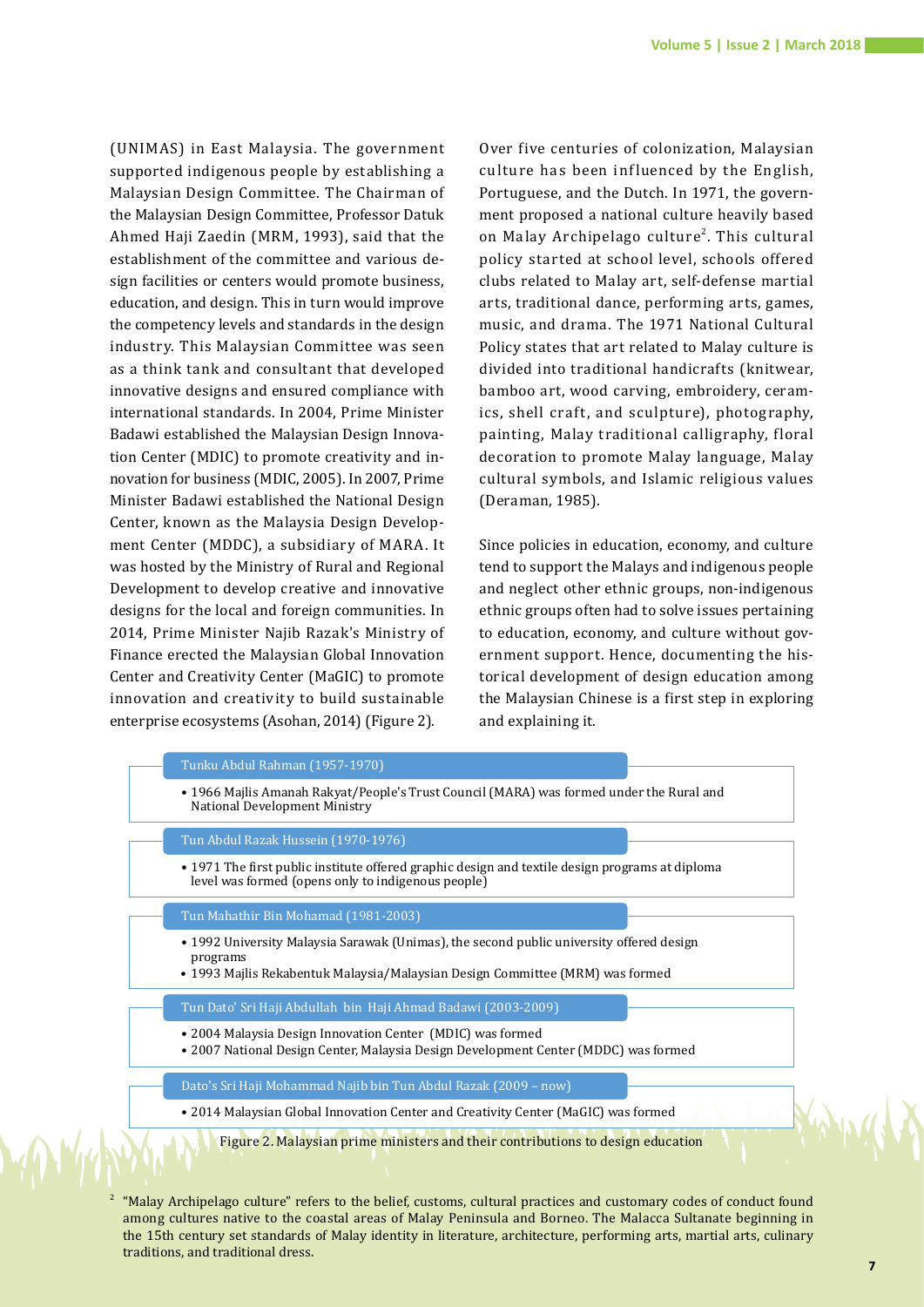### **2.2 The Origin and Current Status of Malaysian Chinese Design Education**

In 1968, Chinese private education was offered only from primary to high school. Malaysian Chinese sought to establish their own private university, Merdeka University (Tsao, 2007), to preserve Chinese language and culture, and to provide a higher education pathway for students who were educated in Chinese schools. Initially, this private university was supposed to have programs in agriculture, arts, social science, business, accounting, electronic and electrical engineering, and linguistics (Jiang, 2009). Art and design programs were not part of the proposal. However, the establishment of this private university was rejected by the government because the government forbids the usage of Mandarin Chinese as the language of instruction for non-language subjects in institutions of higher learning.

The government passed the Universities and University College Act (UUCA) on April 29, 1971.Under this act, no higher educational institution with the status of University or University College could be founded except with approval of the Sovereign<sup>3</sup> of Malaysia. The political, educational, economic, and cultural policies pursued by the Malay ruling party in the 1970s greatly affected the education and economic development of the Malaysian Chinese (Fan, 2001). The UUCA inhibited the development of Chinese society and culture during tertiary education, thus arousing a sense of cultural crisis among Malaysian Chinese and encouraging them to preserve Chinese culture. Beginning in 1984, the Malaysian Chinese committee launched an annual nationwide Chinese cultural festival throughout the country, to carry forward the activities of Chinese culture, which include art-related ink painting calligraphy, sculpture, and print making, all of which have high visual aesthetic value.

Among these arts, painting was the most common in Malaysia. Through the early 80s, Malaysian Chinese and Indian parents had to send their children abroad to continue their education (Geok, 2010). The lack of financial and academic

ability meant that artistically-inclined children were apprenticed under artists instead. Under these painters, children learned painting skills and undertook projects related to advertising and design. These apprentices were expected to become painters as well, earning a living through their art. In the early days, design was termed "commercial art", "applied art" or "practical art". Art that had practical applications and art that could be applied to functional objects for everyday use was considered practical art. These arts were career oriented (Salama, 2007).

In the mid-1980s during the global recession, parents could not afford to continue sending their children abroad because the United Kingdom and Australian governments required full payment from overseas students. Further, the government responded to domestic labor market demand (Geok, 2010; Harold, 1994) by liberalizing the private sector's involvement in education.

As of 2014, 30 years later, there are 20 public universities, 61 private universities, 34 university colleges, 409 private higher educational institutions, and 9 foreign university branch campuses in Malaysia<sup>4</sup> (MOHE, 2014). In the beginning, only one out of nine foreign universities, Swinburne University of Technology from Australia, offered a program related to design. Established in 2000, Swinburne's main campus is in Sarawak, far from Kuala Lumpur. The cost of studying in the Malaysian campus of Swinburne is similar to that of studying overseas. Hence, it is not considered relevant to this topic.

Malaysian Chinese did not include art and design in the establishment of the private university's proposal to the government. Previously, students who did not perform well academically could enter art institutions based on their artistic talents. However, the MOE made it compulsory for prospective students to obtain credits for *Bahasa Melayu* (Malay language), history, and one additional subject, or obtain 3 credits plus at least a passing grade in Malay language and history in

The Sovereign (Yang di-Pertuan Agong) is the monarch and head of state of Malaysia, formally elected to a five-year term by and from among the nine rulers of the Malay states.

The university branch campuses include: 3 universities from Australia (Swinburne University of Technology, Monash University and Curtin University), 5 from the UK (Heriot-Watt University, Newcastle University Medicine, The University of Nottingham, University of Southampton, and the University of Reading), and 1 from China (University of Xiamen).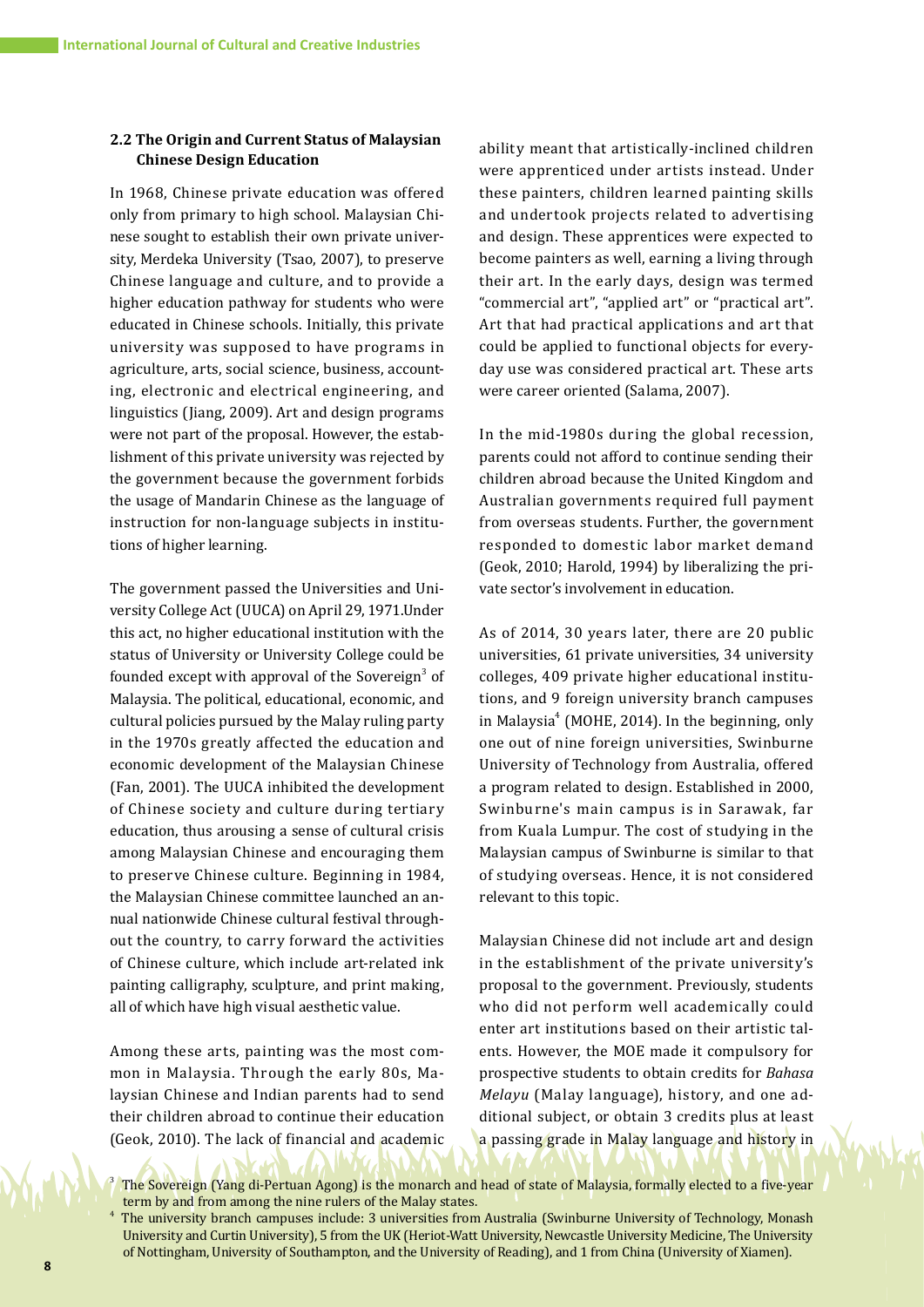the Malaysian Certificate of Education (*Sijil Pelajaran Malaysia*, SPM), to qualify for admission into tertiary education. This standard of admission excludes those who do not perform well in academia and prevents those who wish to make a living via art from honing their talents.

### **3. RESEARCH METHODS AND SCOPE**

Because the government does not make data on Malaysian Chinese institutions available to the public, there is no formal record of their educational institutions. This study thus collects and collates historical data about this field. First, experts were interviewed to understand the development of private design education among ethnic Chinese. Next, this study used historical analysis and content analysis to explore the relationship between research institutes, the Internet, government agencies, libraries, domestic and foreign scholars, and other information. This was supplemented by knowledge of the historical evolution of these relationships developed in the first step. This paper then summarizes the development profile of design education relations between Chinese and Malaysian private universities. It then explores design education in Malaysia, to predict its future development.

### **3.1 Research Scope and Limitations**

#### *3.1.1 Time*

This study uses a timeline to explain the contemporary significance of history in context. Although there are few early documents, design education in Malaysia can be traced back to the establishment of the Society of Amateur Paintings in 1913. A more complete literature on higher education in Malaysia was created by the MOE in 2007 after the formalization of nationwide and international standards of education curricula (MQR, 2012). Therefore, the scope of the study ranges from 1913 to the present.

### *3.1.2 Curriculum*

To analyze the context of design education in private schools in Malaysia, it is vital to first

identify the different courses offered by private colleges and universities in Malaysia. Private colleges may provide GCE A programs<sup>5</sup> or a one-year foundation prior to entering an undergraduate degree program, including home-grown programs such as full-time certificate courses (12 to 18 months) and Full-time Diploma programs (30- 36 months). Private universities and universitycolleges of the late 1990s are then able to offer undergraduate bachelor's degrees and above. This study does not include the stages of analyzing and exploring GCE A level courses, foundation courses, and certificate courses at private colleges because of their wide coverage. Moreover, A level courses and foundation courses primarily consist of subjects such as science and business. This research does not include the analysis of certificate programs that have durations of 12 to 18 months because the minimum job threshold for matriculation in Malaysia is a diploma. Therefore, this study is designed for professional diploma design courses, undergraduate degree design courses, or higher. Other factors considered herein include the year of establishment, the Chinese ownership of the design institutions, and design courses offered (Patton, 1990; Punch, 1998). Today, there are 504 local and private tertiary institutions (61 private universities, 34 private university colleges and 409 private colleges). There are 64 institutions with design schools and departments. Some government corporations, such as the Telecommunications of Malaysia, have set up a private multimedia university that is still considered as part of the government (Rahman, 2010) and so will not be considered in this study.

### **3.2 Expert Sample**

Oral statements of experts are used to construct the history of design education. Purposive sampling methods were used to invite design education experts from different decades beginning with Singapore's secession from Malaysia. These experts are currently working and have many years of practical experience. The basic information from the five experts is shown in Table 1.

<sup>5</sup> GCE A-level (A-level for short), or General Certificate of Education Advanced level, is a pre-university program offered in Malaysia that is based on the UK education system. A Level is recognized by many Malaysia nuniversities as the standard for assessing the suitability of applicants.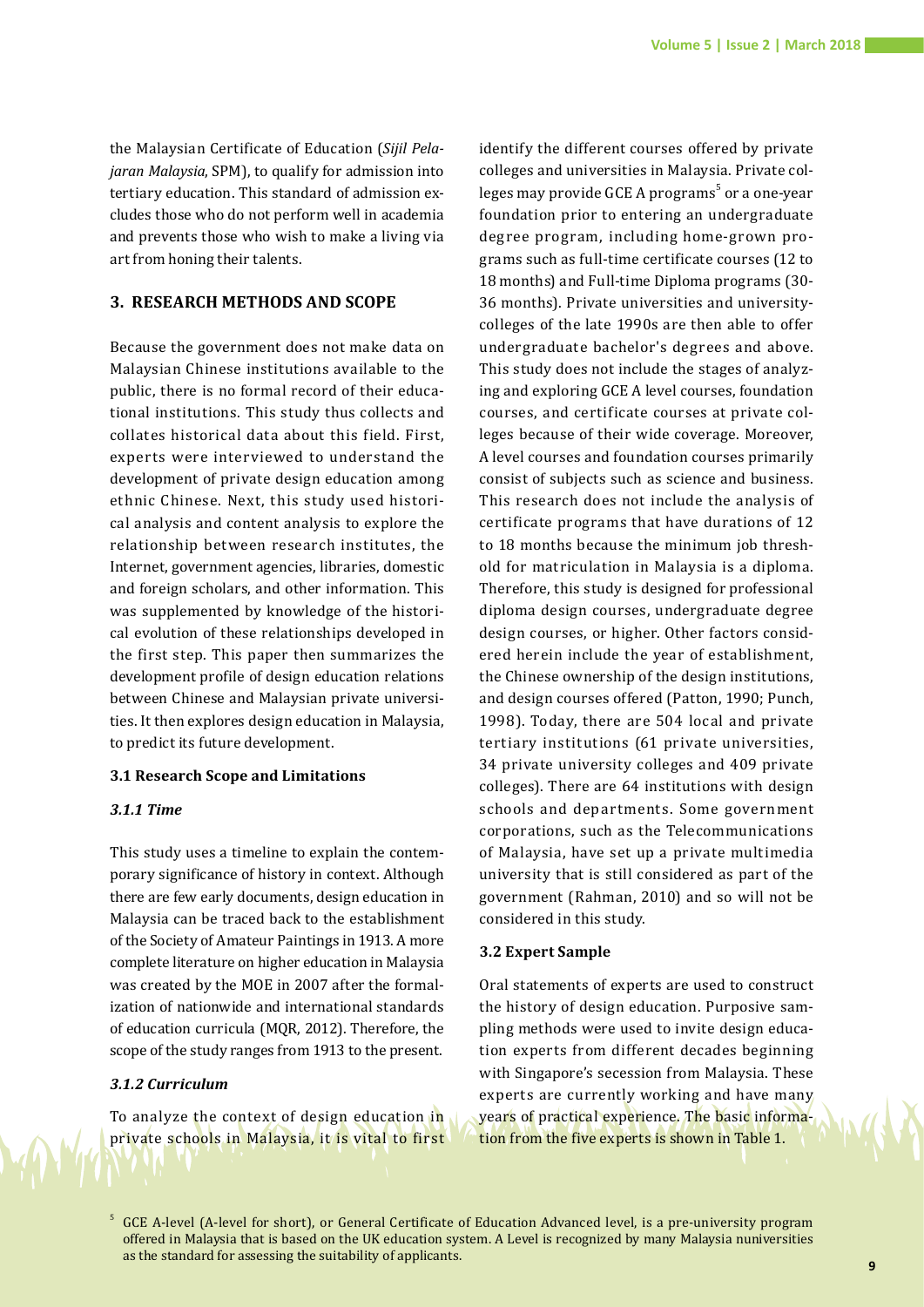**Table 1. Informants of the study**

| Era               | Years of   | <b>Position</b> | <b>Experience</b> |
|-------------------|------------|-----------------|-------------------|
|                   | experience |                 |                   |
| 1960s             | 29         | A/Head of       | Senior            |
|                   |            | department      | Lecturer          |
|                   |            | cum lecturer    |                   |
| 1980s             | 20         | B/CEO           | Founder           |
| 1990s             | 23         | C/Principal     | Founder           |
| 2000s             | 18         | D/CEO           | Founder           |
| 2010 <sub>s</sub> | 5          | E/CEO           | Founder           |

All five experts work at different colleges. Four of them are the founders of their respective colleges. The remaining one was a senior lecturer who had worked in the college for 29 years and was chosen because the founder of the institute was no longer with the institute. Two of the founders have had more than 20 years of experience and another had more than 18 years of experience. The last, who founded their college in 2010, only had 5 years of experience.

### **3.3 Historical Analysis**

Historical analysis is a research method use to analyze what happened in the past via data such as historical texts, newspaper reports, diaries, and maps (Marshall & Rossman, 1998). The literature and data sources used in this study can be roughly divided into three categories. The first category consists of official documents and documents of the Malaysian Chinese and the information materials published by the Malaysian Chinese News Agency, articles published by important policy makers in the Malaysian Chinese community, and literary criticism. The legislative documents referenced in this study are the five packages of legislation that initiated the reform of higher education: the 1960 Education Act and the Universities and University College Act of 1965, the Private Higher Education Institution Act of 1996, the 1996 National Accreditation Board Act, 1996 National Commission or Higher Education Act. Other policy documents are also referenced, including the Malaysian Five Year Plans and the Vision 2020 Plan (Mahathir, 1991). The second category consists of written materials and documents, including reports from the artist's exhibi-

tion catalogue, reports from Malaysian Chinese societies' educational committees, newspapers and periodicals or academic articles about private education in Malaysia. The third category consists of the oral histories of design education collected from the experts. Most interviewees are founders of the private design institutes established in the period 1980 to 2010. In addition, the researcher is also one of the founders of a private design institute established in the early 1990s, who continues to run the design institute. Therefore, the researcher has also been immersed in this historical process.

The 50-year study period is divided into four periods corresponding to the evolution of Malaysia's national educational policies. The first period refers to the period of chaos and disorder in design and education during which there were no set guidelines. The second period refers to the period in which many institutes were built from scratch with the purpose of preserving heritage. The third period refers to the period in which seedlings were cultivated and design education grew. In the fourth period standards of education such as technical specifications, guidelines, methods, and processes were implemented across the nation.

### **4. DEVELOPMENT PATH OF CHINESE PRIVATE DESIGN EDUCATION IN MALAYSIA**

#### **4.1 Results**

The history of the Chinese private design education in Malaysia stretches from 1913 to the present (2015) and begins with the earliest documented records of the Association of Fine Arts in 1913. The information collected from the limited literature and participants from this time was grouped into the first phase, which ended in 1965 when Singapore seceded from Malaysia. When Singapore seceded, it hosted the only art academy available for both countries. Malaysian Chinese could no longer predict the future of art and design. As a result, amateur art activities from 1913 that had since been upgraded to formal learning systems had to start again from scratch.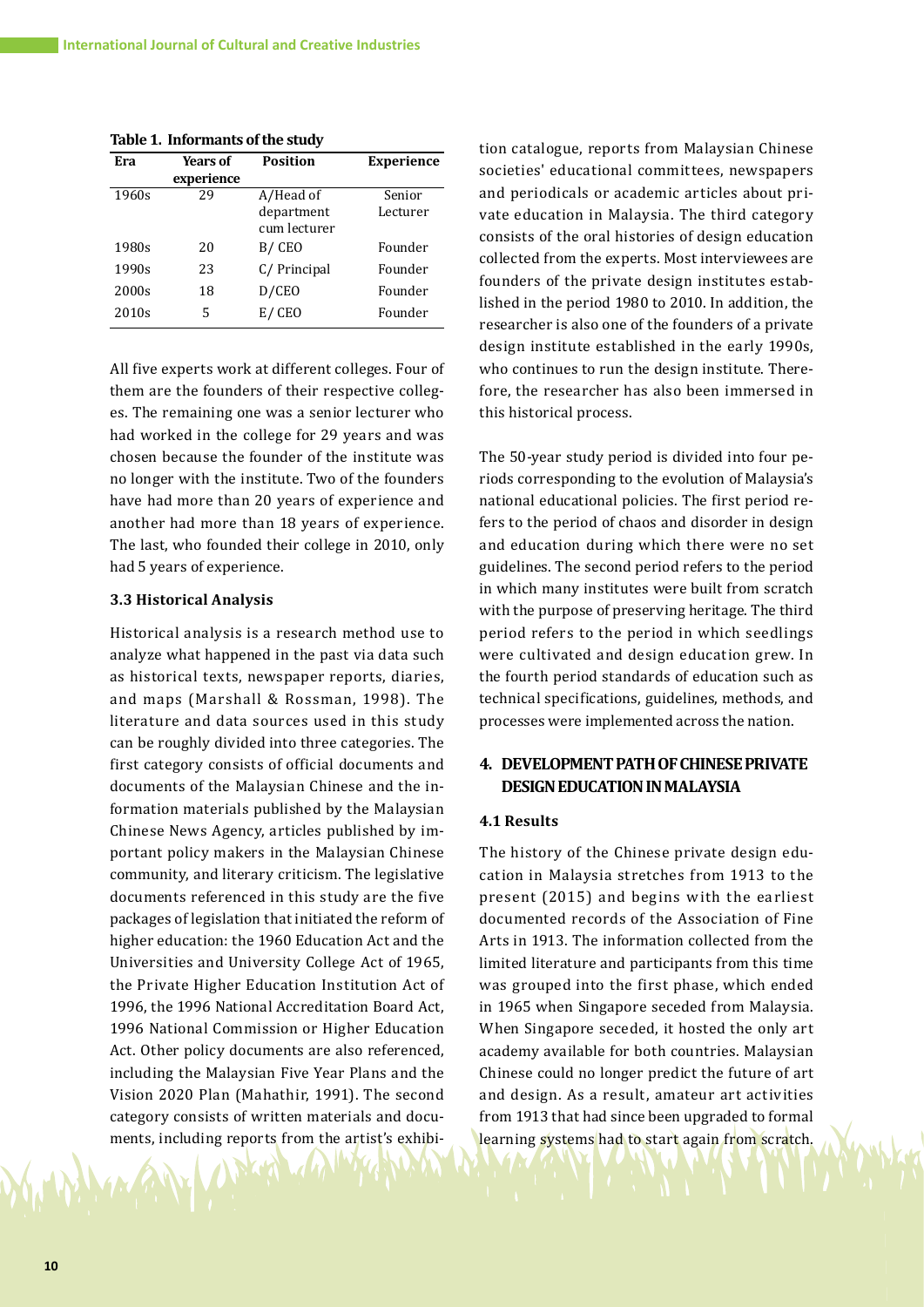The period between the first documented record of art education activities in Malaysia and the secession in 1965 is referred to as the chaotic period. The seeding period (1965-1995) refers to the period where artists started academies of art. The government's opening-up policy of the mid-1980s enabled the establishment of private education institutes, causing the number of privately-run art and design academies to double. The germination period (1996-2005) refers to the period of vigorous infrastructure development. Business conglomerates joined the establishment of design institutes and design courses. Newly established policies that affected private higher education laws led to the decay of the academies of fine arts which had upheld the struggle for art. The standardization period (2006 onward) refers to the establishment of formalized education with technical specifications and standards. As a result of the newly established standard-based system, institutes of higher learning could now collaborate and offer programs in conjunction with foreign universities from the United Kingdom, France, and Australia. However, only in-demand courses were offered and new design institutes are largely concentrated in Kuala Lumpur or the areas surrounding highly populated areas of neighboring states.

#### 1. The Chaotic Period (before 1965)

In Malaysia, the beginning of Design education dates back to the establishment of the Singaporebased Amateur Drawing Association in 1913 (Weekly Sun, 1913) and the United Artists of Malaysia ('Nanyang shuhua she<sup>6</sup>'), an art society based in Kuala Lumpur, in 1929. The primary objective was to promote art and Chinese culture in general. Hence, there was no style or thematic restriction. Students were allowed to paint using Chinese inks or Western oils. To maintain the pace of learning, all members had to sit for a monthly test and a final examination at the end of each year. In 1938, Lim Hak Tai, the principal and a group of his students established the Nanyang Academy of Fine Art (NAFA) in Singapore and taught Chinese ink painting, oil painting, colored ink painting, and other patterns. NAFA was suspended for three years (1942-1945) during the Japanese occupation of Malaya and Singapore.

In 1946, after re-establishing NAFA, Principal Lin wrote in his school magazine, stating that the five major programs would integrate the culture and customs of all ethnic groups, communicate the art between East and West, exert the scientific spirit and social thoughts, establish a Singaporean tropical art style, and cultivate artistic talent (Tan, 1985). NAFA nurtured many graduates from the 1950s to the 1970s before the separation of Malaysia and Singapore in 1965, laying the foundation for art education in these two countries. Prior to Singapore's secession, there were only two public higher educational institutions in the country: the University of Malaya, and Nanyang University in Singapore. These two universities did not offer art or design education since the art was regarded as the lowest in the hierarchy of the nation's economic needs at that time (Siew, 2011). Examples of Malaysian artists who graduated from NAFA include Chung Chen Sun, Cheah Thien Soong, Cheah Yew Saik, and Dato' Chuah Kooi Yong. In the same period, several watercolor/oil painters who were passionate about art went abroad for further study. These include Cheah Yew Saik, Jolly Koh, Chew Teng Beng, and Choong Kam Kon, all experts in their fields. As early as 1959-1965, these artists were featured in domestic and foreign exhibitions, including the  $3<sup>rd</sup>$  International Art Fair in New Delhi (India), the  $1<sup>st</sup>$  International Exhibition of Paintings in Saigon, and the National Gallery of Malaysia. These artists were instrumental in shaping Malaysian art and design education.

Two key issues emerged in this period. First, Malaysia gained independence in 1957, but art and design education was not prioritized by the nation nor considered the main driving force of the nation's economy. Second, before 1965, Singapore-based NAFA was the only institution offering formal arts and art courses. During that period, Malaysia did not have any art institutions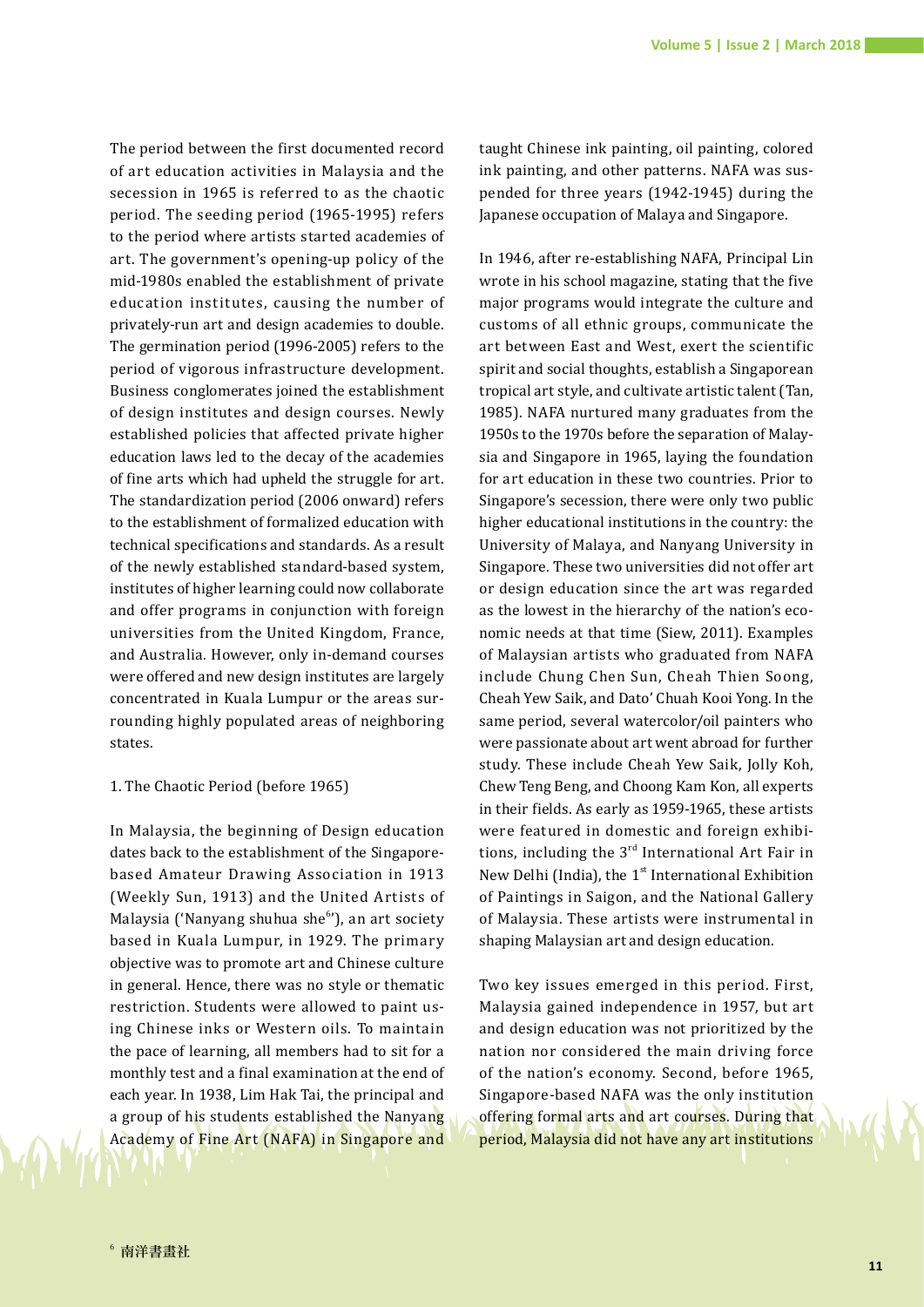or design education. The name 'Chaotic Period' reflects the chaos and lack of order in design education during this time. Art education, consisted solely of handful of Chinese artists who inherited the concepts of art and design.

### 2. Seeding Period (1966 to 1995)

After the separation of Malaysia and Singapore, NAFA belonged to Singapore. The Rural Industrial Development Authority (RIDA), established by the British colonial administration, was converted to MARA and only admitted Malays and indigenous people. The National University of Malaya did not have a department of art and fine arts. The 1968 proposal for the establishment of Merdeka University $\ell$  did not mention arts or the art department. During this period, the Chinese Calligrapher and Chinese ink painting artist Chung Chen Sun, a graduate of NAFA, mobilized the Chinese community to finance the establishment of an art academy dedicated to Chinese children who loved art and fine arts. A non-profit organization named the Malaysian Institute of Art (MIA) was established in 1967. It was the first private art institution in Malaysia that offered fine art program (FA). At about the same time, an artist of western arts who graduated from a UK school, Mr. Cheah Yew Saik, founded the Kuala Lumpur College of Art in 1968. Annie Wong, a Paris trained fashion designer, founded the first private school of design in Malaysia, the International Academy of Fashion and Design, in 1975.

In 1982, MIA launched its first design program. In the 10 years that followed an average of one new design institution was established every two years during the Seeding Period. Two of the founders graduated from Taiwan schools, five were graduates of MIA, two graduated from NAFA in Singapore, one was a French art and design graduate, one founder was engaged in the advertising and consultancy business, and the other three founders were businessmen who were already engaged in education. Driven by the global recession crisis in the mid-1980s, the government opened up policies to allow the establishment of private educational institutions in order to reduce the financial burden on parents who could not send their children abroad (Geok, 2010; Harold, 1994).

Eighteen private institutions were established during the Seeding period. Of these, 16 were located in urban areas. Two founders established institutes in their home towns (Perak, Sabah). Driven by market demand, 55% of them provided graphic design programs (GD), and 50% provided interior design programs (ID). KBU International College, founded in 1990, took the first step towards globalization in 1993 by inviting Nottingham Trent University from the UK to collaborate. Subsequently, KBU was the first Southeast Asian institute to arrange joint programs for undergraduate degree programs in graphic design and interior design. During this period, the Malaysian Ministry of Education had not yet formally regulated the curriculum or its development. The college offered independent enrollment, selfselection criteria for its students, voluntary selfreferrals to secondary schools and parents, and demonstrated its own ability to stakeholders through awards and expertise. The founder of The One Academy of Art promoted himself as an illustrator and offered an illustration design course (IL). In-House Multimedia College's founders are from Singapore's advertising industry. They set up a computer graphics design program (CG) at that time.

Private higher education institutions grew rapidly, to 156 by 1992 (Lee, 2004; MOHE, 2008). During that time, the 18 design institutes, comprising 11% of the total number of private tertiary institutions in the nation, included the only institution offering undergraduate design degrees (Table 2). In the early 1990s, fine arts (FA) was separated from applied art and formally named design. Hence, the tables regarding the ensuing periods exclude fine arts programs.

In September 1967, Education Minister Zohan announced that from 1968 onwards, only students eligible for studies overseas were those who held Cambridge international examinations general certificate of education, or Malaysia's certificate of education. This meant that students who took the Malaysian Chinese's Unified Examination Certificate (UEC) were barred from studying overseas. To address this issue, the United Chinese School Committees Association proposed establishing a private university (Jiang, 2009).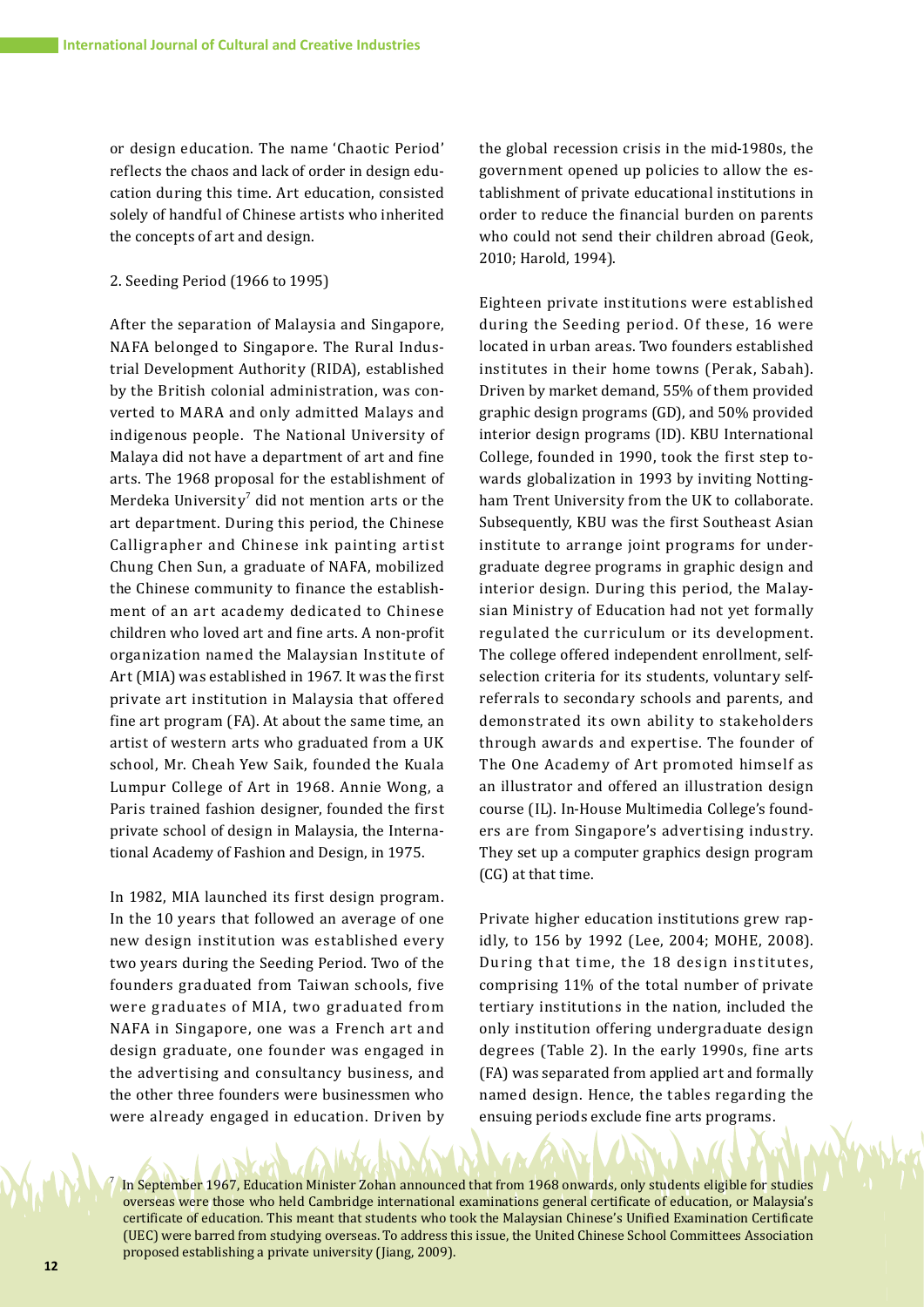According to the official data generated every five years (1985, 1990, and 1995) published by the Malaysian Ministry of Education in 2007, the government was open to the establishment of private colleges and private universities beginning in the 1980s. The changing policies benefited the non-indigenous groups as they could further their studies in Malaysia, thus saving money. In 1985,

| Table 2. Higher education institutions in Design and design programs during the Seeding Period |  |  |
|------------------------------------------------------------------------------------------------|--|--|
|                                                                                                |  |  |

|    | No. Name/year of                                       |           | Launch Founder(s)/background                                     | Diploma <sup>®</sup> |                       | <b>BA</b> |                |           |    |       |    |
|----|--------------------------------------------------------|-----------|------------------------------------------------------------------|----------------------|-----------------------|-----------|----------------|-----------|----|-------|----|
|    | establishment                                          | of design |                                                                  |                      |                       |           |                |           |    |       |    |
|    |                                                        | program   |                                                                  | FA                   | GD ID                 |           |                | CG FD     | IL | GD ID |    |
| 1  | Malaysia institute of Art                              | 1982      | Chung Chen Sun                                                   |                      | $FA$ $GD$             |           | $\overline{a}$ | FD        |    |       |    |
|    | (1967)                                                 |           | Nanyang Academy of Art, Singapore                                |                      |                       |           |                |           |    |       |    |
|    |                                                        |           | Master in Public Administration,                                 |                      |                       |           |                |           |    |       |    |
|    |                                                        |           | University of San Francisco, USA                                 |                      |                       |           |                |           |    |       |    |
| 2  | Kuala Lumpur Academy                                   | 1983      | Cheah Yew Saik                                                   | FA                   |                       |           |                |           |    |       |    |
|    | of Art (1968)                                          |           | Nanyang Academy of Art, Singapore                                |                      |                       |           |                |           |    |       |    |
| 3  | International Academy of                               | 1975      | Stroke on Kent College, UK<br>Annie Wong                         |                      |                       |           |                | <b>FD</b> |    |       |    |
|    | Fashion & Design (1975)                                |           | Paris Trained Fashion Designer                                   |                      |                       |           |                |           |    |       |    |
| 4  | West Malaysian                                         | 1978      | Tang Tuck Kan                                                    |                      | FA GD                 |           |                |           |    |       |    |
|    | Academy of Art (1978)                                  |           | St. Martin School of Arts, London, UK                            |                      |                       |           |                |           |    |       |    |
| 5  | PJ College of Art &                                    | 1985      | Toh Chee Lip                                                     |                      | GD                    | ID        |                |           |    |       |    |
|    | Design (1985)                                          |           | Malaysia Institute of Art                                        |                      |                       |           |                |           |    |       |    |
| 6  | Perak Institute of Art                                 | 1986      | Chew Kwong Wan                                                   |                      | FA GD ID              |           |                |           |    |       |    |
| 7  | (1986)<br>Central Academy of Art                       | 1987      | Fu Jen Catholic University, Taiwan<br>Cheng Haw Chien            |                      | FA GD ID              |           |                |           |    |       |    |
|    | (1983)                                                 |           | National Taiwan Cheng Chi University, Taiwan                     |                      |                       |           |                |           |    |       |    |
| 8  | Equator Academy of Art                                 | 1987      | Dato' Chuah Kooi Yong                                            |                      | FA GD ID              |           | $\overline{a}$ | FD        |    |       |    |
|    | & Design (1987)                                        |           | Nanyang Academy of Fine Arts                                     |                      |                       |           |                |           |    |       |    |
|    |                                                        |           | Hornsey College of Art & Design, UK                              |                      |                       |           |                |           |    |       |    |
| 9  | Saito College (1988)                                   | 1988      | Tetsuo Saito/Businessman                                         |                      | GD                    | ID        |                |           |    |       |    |
| 10 | Impiana International                                  | 1990      | Timonthy Teh Hong Beng                                           |                      | GD                    | ID        |                |           |    |       |    |
|    | College (1990)<br>11 Sabah Institute of Art            | 1990      | Malaysian Institute of Art<br>Prof. Dato' Dr. Wilson Yong        |                      |                       | ID        |                |           |    |       |    |
|    | (1990)                                                 |           | Interior Design, Singapore                                       |                      |                       |           |                |           |    |       |    |
|    |                                                        |           | <b>Interior Consultant</b>                                       |                      |                       |           |                |           |    |       |    |
|    | 12 The One Academy of Art                              | 1991      | Tat Sun Hoi/Malaysia Institute of Art                            |                      | GD                    |           |                |           | IL |       |    |
|    | (1991)                                                 |           | Lee Loong Wun/Malaysia Institute of Art                          |                      |                       |           |                |           |    |       |    |
|    |                                                        |           | Veronica Ho (Late)                                               |                      |                       |           |                |           |    |       |    |
|    | 13 Carven Academy of                                   | 1991      | Carven Ong/Malaysia Institute of Art                             |                      |                       |           |                | <b>FD</b> |    |       |    |
|    | <b>Fashion</b> (1991)<br>14 Lim kok Wing University of | 1991      | Tan Sri Dato' Lim Kok Wing                                       |                      | GD                    | ID        |                |           |    |       |    |
|    | Creative Technology (1991)                             |           | Advertising / Businessman                                        |                      |                       |           |                |           |    |       |    |
|    | 15 In-House Multimedia                                 | 1993      | Siek Hwee Ling                                                   |                      |                       |           | CG             |           |    |       |    |
|    | College (1993)                                         |           | MA in Design Management, University                              |                      |                       |           |                |           |    |       |    |
|    |                                                        |           | of NSW, Australia                                                |                      |                       |           |                |           |    |       |    |
|    |                                                        |           | Nanyang Academy of Art, Singapore                                |                      |                       |           |                |           |    |       |    |
|    |                                                        |           | Yap Bu Kiang, NAFA, Singapore                                    |                      |                       |           |                |           |    |       |    |
|    |                                                        |           | Chen Twu Bian                                                    |                      |                       |           |                |           |    |       |    |
|    |                                                        |           | Coleman College, Singapore                                       |                      |                       |           |                |           |    |       |    |
|    |                                                        |           | Central Academy of Art, KL                                       |                      |                       |           |                |           |    |       |    |
|    | 16 KBU International                                   | 1993      | Tan Sri Dr. Teo Soo Cheng (Late)                                 |                      |                       |           |                |           |    | GD ID |    |
|    | College (1990)                                         |           | Businessman                                                      |                      |                       |           |                |           |    |       |    |
| 17 | LaSalle International                                  | 1994      | See Hoy Chan Holdings Group<br>Chew Hua Seng (Malaysian partner) |                      |                       |           |                | <b>FD</b> |    |       |    |
|    | Design/Raffles Inter-                                  |           | National University of Singapore                                 |                      |                       |           |                |           |    |       |    |
|    | national Institute (1994)                              |           | <b>Business Administration</b>                                   |                      |                       |           |                |           |    |       |    |
|    | 18 Pratique Asia College (1994)                        | 1994      | Jeannie Choo/Interior Designer                                   |                      |                       | ID        |                |           |    |       |    |
|    |                                                        |           | Total                                                            | 6                    | 10                    | 9         | 1              | 5         | 1  | 1     | 1  |
|    |                                                        |           | (%)                                                              |                      | 33% 56% 50% 5% 28% 5% |           |                |           |    | 5%    | 5% |

**\*** Diploma: FA= Fine Art, GD = Graphic Design, ID= Interior Design, CG= Computer Graphic, FD= Fashion Design, IL=Illustration Bachelor's degree (BA): GD = Graphic Design, ID= Interior Design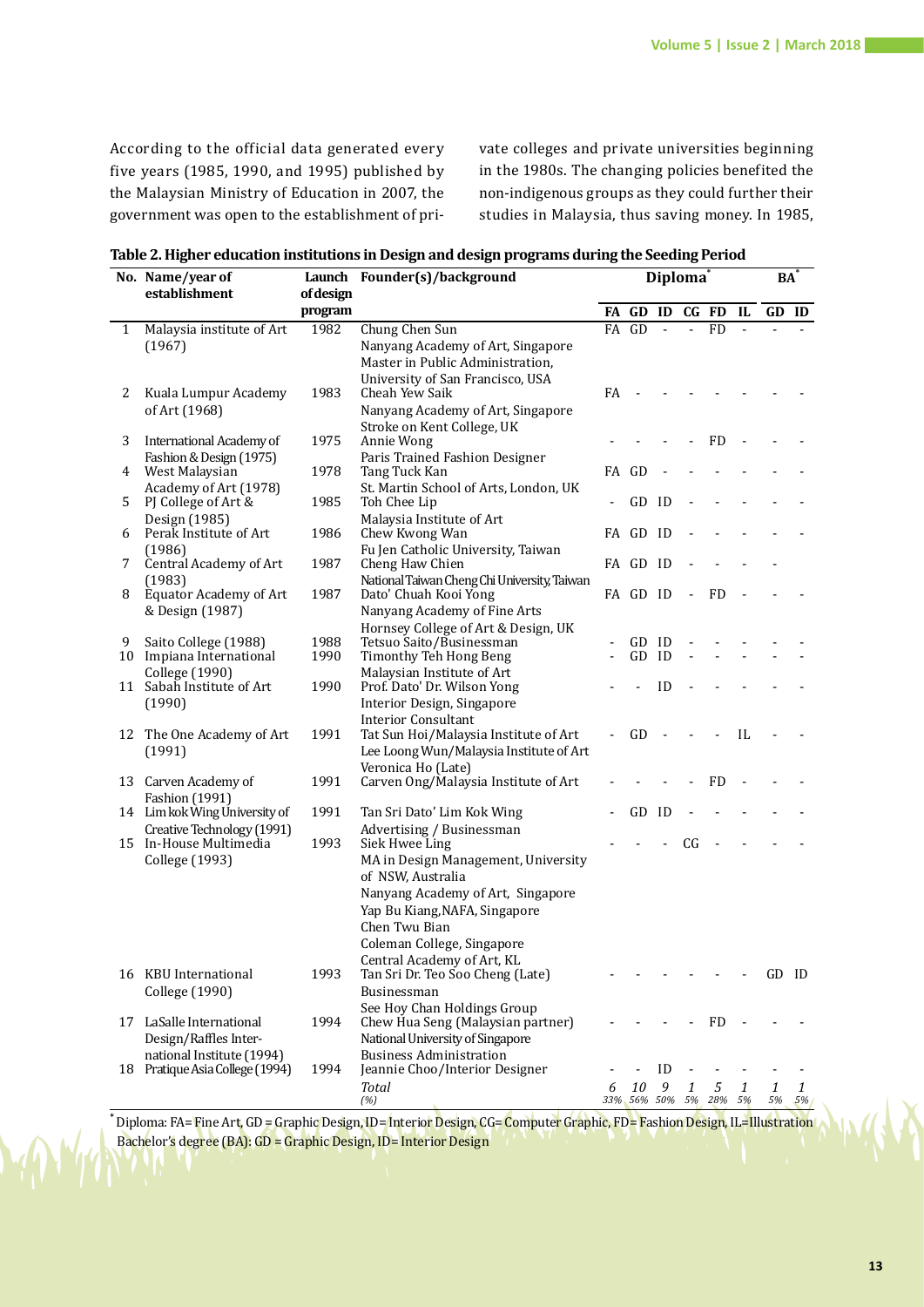private students accounted for 9% of the national students. This percentage grew to 15% in 1990 and 35% in 1995. During the same period of time, the number of students going abroad dropped from 40% in 1985 to 14% in 1995, whereas the number of students in public universities remained steady at 51% - 53% (Table 3).

**Table 3. Percentage of students in various types of institutions (1985−1995)**

| <b>Institutions</b> | 1985     | 1990      | 1995    |
|---------------------|----------|-----------|---------|
| Public              | 86,330   | 122,340   | 189,020 |
|                     | (51%)    | (53%)     | (51%)   |
| Private             | 15,000   | 35,600    | 127,594 |
|                     | (9%)     | (15%)     | (35%)   |
| Overseas            | 68,000   | 73,000    | 50,600  |
|                     | $(40\%)$ | (32%)     | (14%)   |
| Total               | 169,330  | 230,940   | 367,214 |
|                     | (100%)   | $(100\%)$ | (100%)  |

Source: Authors' calculation based on the data from Malaysian Ministry of Education, 2007

There are three key features of the 1966 to 1995 period. First, before the mid-1980s, the government of Malaysia strictly controlled the establishment of private institutions. Six art colleges were set up, founded by Chinese artists who loved art and ran fine arts courses. Five out of these six institutions were in the capital city of Kuala Lumpur. One was located in Perak, the founder's hometown. Second, colleges could be established as long as there were one or two courses. Since 82% of these colleges (14 out of 18) did so, they were successfully established. Third, once the government opened up the establishment of private institutions, a total of 156 private colleges were established in a span of 10 years. According to official data on student numbers, the number of students graduated from private colleges and universities rose sharply from 9% in 1985, to 35% of all students in 1995. The 18 art and design colleges accounted for 11% of the total institutions available during this period. This showed how the current system and external environment impacted the market demand and changed the scene. The art and design colleges that started from zero

were symbolized by the seeds sprinkled on the surface of the field that would eventually grow. Thus, we call this period the 'Seeding Period'.

#### 3. Germination Period (1996 to 2005)

In the early 1990s, Prime Minister Mahathir launched Vision 2020. This called for the nation to become a self-sufficient industrialized nation by the year 2020. As a part of this ambitious project a number of plans have been launched. In Kuala Lumpur, the Petronas Twin Towers brought much international recognition to Malaysia. Renowned international architects were invited to design distinctive modern buildings for this area to promote the Kuala Lumpur City Centre (KLCC) project. The land in the surrounding areas was used to develop office and high-rise buildings. The economy then took off in the early 1990s. During this period, Malaysia began to achieve industrialization (Rasiah, Crinis, & Lee, 2015).

From 1996 to 2005, a total of seven private design institutes were established: Dasein Academy of Art, Alif Creative Academy, Neo-Art Institute, MSC International College, Baruvi Academy of Communication Art, Tunku Abdul Rahman College (TARC), and New Era College. The founder of the first four was originally the faculty members of the design institutes during the Seeding Period. They spotted the opportunity to set up new design institutes with their own design and fine art expertise. The fifth establishment was the Baruvi Academy of Communication Art. Its founder was from the advertising industry in Taiwan. The founders of the 6th and 7th did not have a professional background in design and art. The TARC was established in 1969 during the Seeding Period. TARC was a non-profit organization founded by the Malaysia Chinese Association (MCA), a uni-racial political party. MCA is one of the three major parties in Malaysia's ruling coalition, and TARC receives a subsidy equal to 50 percent of its student tuition fees. TARC launched its art and design faculties in 1999. The 7th institution is the New Era College founded in 1997 by the United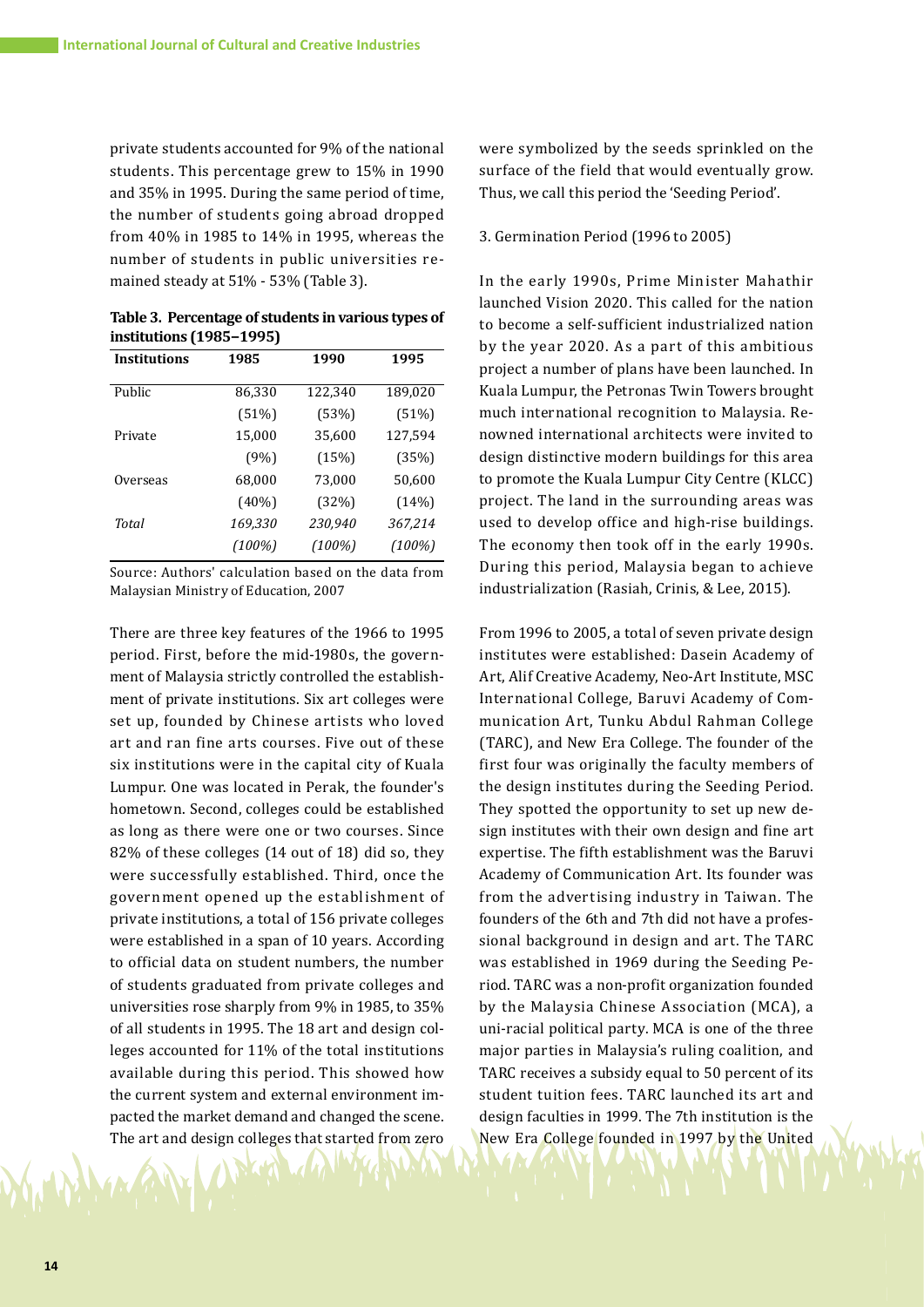Chinese School Committees' Association of Malaysia with donations from many Malaysian Chinese. New Era College started its design department five years after it was established (2002). All seven institutions offer diplomas in graphic design and visual communication. Their main workforces are artists and the foundation of its curriculum is applied art. Basic knowledge of art such as color, design concepts, and general drawing skill is emphasized. New design courses such as Product Industrial Design (PD) and Interior Architecture Design (IA) were also introduced. At that time, design software became popular in Malaysia in the late 1990s and two other design colleges also offered software courses. All seven colleges established during this period offered graphic design course and 60% of them offered interior design (Table 4). Out of seven, six are concentrated in Kuala Lumpur or in the urban areas of neighboring states such as Klang Valley of Selangor.

The rapid expansion of private higher educational institutions led to the passing of the Private Higher Educational Institutions Act in 1996. A statutory body, the Quality Assurance Division (QAD), was also established to manage and coordinate quality assurance in public higher institutions. The National Accreditation Board Act of 1996 (Lembaga Akreditasi Negara, LAN) was given the authority to accredit certificate, diploma, and degree programs provided by all higher educational institutions. The Board defines two types of semesters: a long semester made up of 16 weeks (14 weeks plus 2 weeks examination) and a short semester made up of 8 weeks (7 weeks plus 1 week examination). There are two long semesters and one short semester per academic year. The calculation of each credit hour is one hour of lecture hour for 14 weeks. For Diplomas, programs have to be conducted over a period of at least 28 months with at least 90 credit points or 3,600 students learning time (SLT). For bachelor degree programs, 120 credit points or 4,800 hours of student learning time were required (Table 5). During this transition period, institutions were required to submit brief descriptions on syllabus

|    | No. Name/year of<br>establishment                        | Launch               | Founder(s)/background                                                                                                               | Diploma <sup>®</sup> |                  |    |      |              |                             |    |           |
|----|----------------------------------------------------------|----------------------|-------------------------------------------------------------------------------------------------------------------------------------|----------------------|------------------|----|------|--------------|-----------------------------|----|-----------|
|    |                                                          | of design<br>program |                                                                                                                                     |                      | $C$ <sub>G</sub> | ID |      |              | PD FD AD                    | IL | <b>IA</b> |
|    | Dasein Academy of Art<br>(1996)                          | 1996                 | A group of illustrators<br>The One Academy of Arts                                                                                  | GD                   |                  |    |      |              | AD                          | H. |           |
| 2  | Baruvi Academy of<br><b>Communication Arts</b><br>(1997) | 1997                 | Yan Bo Qin<br>GD<br>Taiwan Advertising volume research<br>Advertising consultant                                                    |                      |                  |    |      |              |                             |    |           |
| 3  | Alif Creative Academy<br>(Alfa College) (1998)           | 1998                 | Henry MK Wong<br>MBA, Photographer                                                                                                  | GD                   |                  | ID |      |              |                             |    | IA        |
| 4  | Tunku Abdul Rahman<br>College (1969)                     | 1999                 | Founded by the Malaysia Chinese<br>Association (MCA)                                                                                |                      |                  |    |      | <b>FD</b>    |                             |    |           |
| 5. | Neo-Art Institute (2000)                                 | 2000                 | Tay Tian Pin (Late)<br>Chinese Calligrapher<br>Malaysia Teacher Training College                                                    | GD                   | CG               | ID |      |              |                             |    |           |
| 6  | New Era College (1997)                                   | 2002                 | Chinese School Committee and School<br><b>Teachers Association</b>                                                                  | GD.                  |                  | ID |      |              |                             |    |           |
| 7  | <b>MSC</b> International<br>College (2001)               | 2004                 | The Design School of Segi University.<br>Formerly known as MSC, established<br>by Chung Chen Sun & a group of<br>lecturers from MIA |                      | C G              | ID | - PD |              | AD                          |    |           |
|    |                                                          |                      | Total                                                                                                                               | 7<br>100%            | 2                | 4  | 1    | $\mathbf{1}$ | $\mathcal{L}$               | 1  |           |
|    |                                                          |                      | (%)                                                                                                                                 |                      |                  |    |      |              | 29% 60% 14% 14% 29% 14% 14% |    |           |

**Table 4. Higher education institutions in design and design programs during the Germination Period**

**\*** Diploma: GD = Graphic Design, CG= Computer Graphic, ID= Interior Design, PD=product design, FD= Fashion Design, AD=Advertising Design, IA= Interior Architect

**15**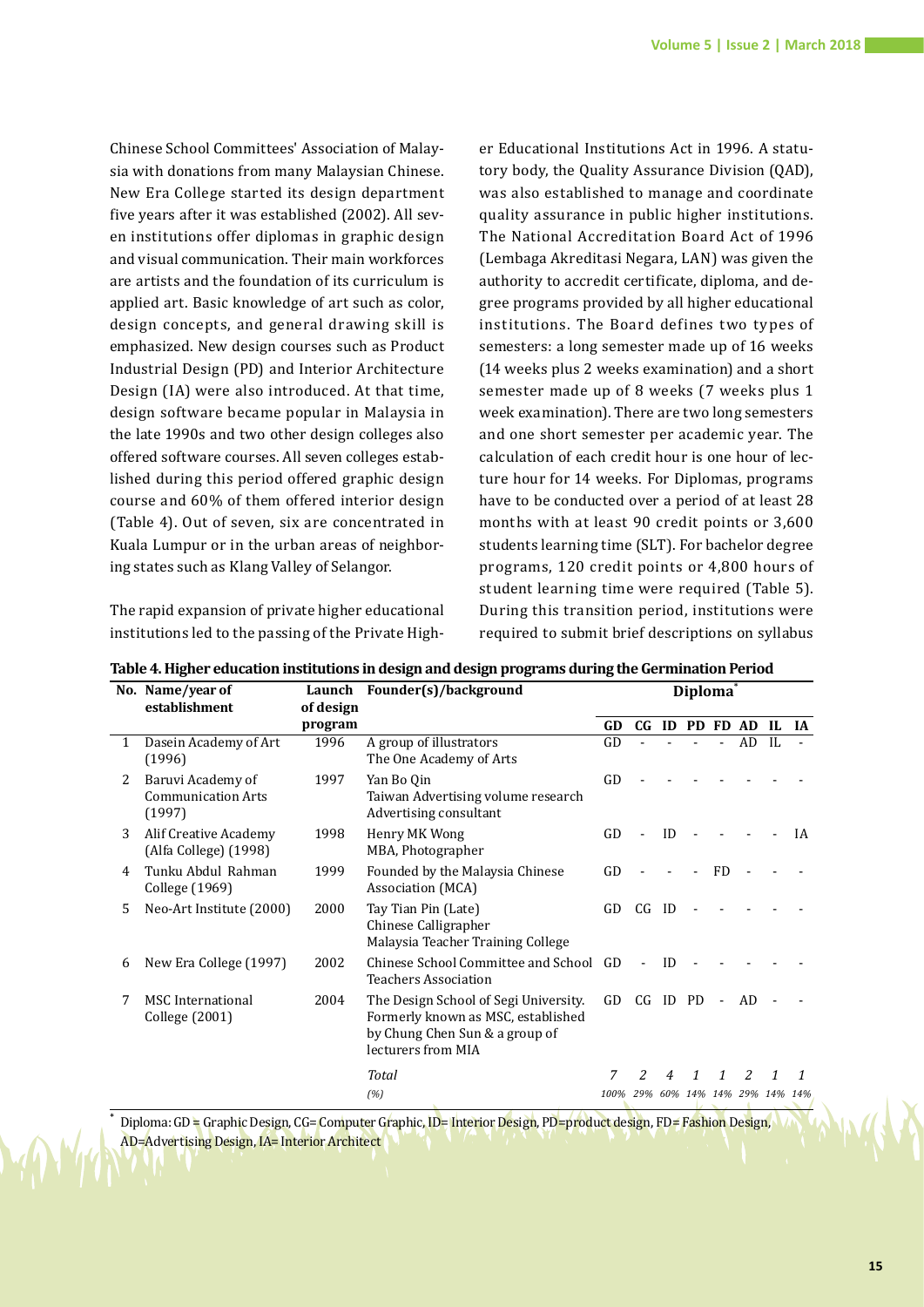| Program    | Credit       | <b>Duration</b>         | <b>Semester duration</b> | Weeks          | Learning<br>hours |
|------------|--------------|-------------------------|--------------------------|----------------|-------------------|
| Diploma    | 90 pts/hour  | $2\frac{1}{2}$ -3 years | Long semester x 5        | 16 weeks $x 5$ | 3600              |
|            |              | (min. 28 months)        | Short semester x 2       | 08 weeks x 2   |                   |
| Bachelor's | 120 pts/hour | 3-4 years               | Long semester $x$ 6      | 16 weeks $x 5$ | 4800              |
| degree     |              | (min. 36 months)        | Short semester x 3       | 08 weeks x 2   |                   |

**Table 5. Diploma and Bachelor's degree program credit points, duration and total learning hours**

Source: Compiled by authors

outlines for all single subject lesson plans, including such details as objectives, lecturer qualifications, reference books and textbooks. Those who had a bachelor's degree could teach diploma students, whereas those with a Masters could teach those enrolled in a bachelor's degree program.

The MOE set the basic academic qualifications for the admission threshold. Malaysia's design education and training were geared towards cultivating a workforce. Three years of professional training were the threshold for entry into the labor market. Additionally, design education and training focused on design work to prove student capability. The diploma certificates and transcripts were only useful if one chose to pursue further studies. The implementation of new educational regulations and quality assurance had an indirect impact on the private art colleges in the previous period. The West Malaysian Academy of Art, the Kuala Lumpur College of Art, and the Central Academy of Art closed in 1997, 2003, and 2005, respectively. Two fashion design institutes, the IFTC and the Carven Academy of Fashion chose not to register under the MOE. Students who enroll in institutes that are not registered under the MOE cannot apply for government education loans but are exempt from the admission standards set by the MOE. The PJ College of Art & Design (PJCAD) was acquired by INTI International Education Group<sup>8</sup> in 2005. MSC International College, established in 2001, joined the Systematics Education Group (SEG) which was listed on the second board of the KLSE in 1995. Then in 2004, the SEG International Berhad (SEGi) was transferred to the main board of KLSE.

Aphin CALLY

Private higher institutions in Malaysia are not entitled to any allowance or monetary subsidy from the government. They also do not receive any allocation of students from the MOE. Institutions and colleges are expected to source and recruit their own students, do their own marketing and advertisements, and rent their own campus at commercial rates. If the colleges profit, they are expected to pay commercial tax. These regulations add administrative work and expenses. By the end of this period, there were 15 art institutions left from the Seeding Period, plus the seven newly established colleges for a total of 22.

In sum, four phenomena characterize the period from 1996 to 2005. First, Malaysia's economy took off in the 1990s. Second, new design courses such as product industrial design, advertising design, and computer graphic design also entered the market during this period. Third, the Private Higher Education Act 1996 was enacted to regulate private education and provide quality assurance, which brought in businessmen who set up design departments and curricula. Fourth, the new MOE regulations indirectly affected six institutions founded in the previous period. Three closed, two chose not to register under the MOE, and one was incorporated into a business group. The main reasons for the closures were the lack of subsidies, non-allocation of students, recruitment and advertisement expenses, high rents, and insufficient student enrollment. During this period, institutes were like tiny seeds beginning to grow. Hence, this period is dubbed the 'Germination Period'.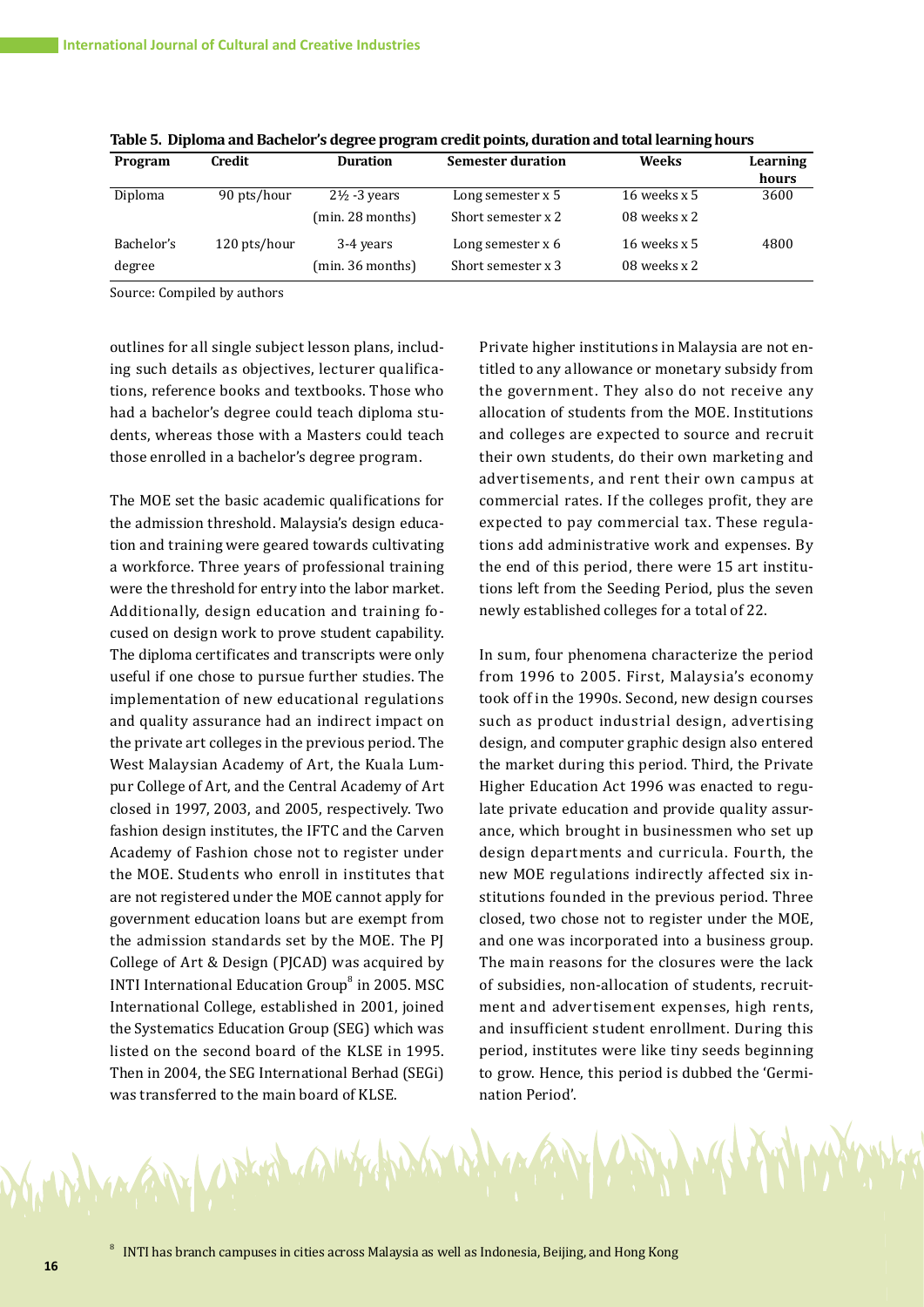### 4. Standardization Period (2006 onward)

After 2006, private institutions established by Malaysian Chinese entrepreneurs two to three decades ago such as Taylor University College (39 years), Linton University and Help University College (26 years), UCSI University (24 years), KDU University College (23 years), and Sunway University College (20 years) also began expanding into design. These six private institutions were owned by major business groups. In the same period, Southern College in Johor was established in 1990 and Han Jiang College in Penang was founded in 1999. Both were nonprofit institutions funded by Malaysian Chinese contributions that expanded their programs into design. Because of their long history, infrastructure, and scale, these eight institutions were of a certain standard. Moreover, during this time, they upgraded to university or university college status, and were able to offer their own homegrown bachelor's and master's degree programs. Colleges that have not been promoted to university college status or university are cooperating with foreign universities to offer joint programs or franchises which offer bachelor's and master's degree programs.

The Ministry of Education (Malaysia) took steps to formalize all education programs in the nation by setting up the Malaysia Quality Agency (MQA) in 2007. This body governs all formal accreditation systems for courses of study from certificate to doctoral level. Its evaluation criteria follow international practices through the national framework of qualification standards known as the Malaysia Quality Framework. All public and private higher institutions of education have to follow the agency's regulations. The benchmarked standard of academic autonomy established by the MQA is similar to the fourstep process of Tyler models (1949): defining the purposes or objectives of the curriculum; learning experiences; organizing the learning experi-

ences for effective instruction; and evaluating the curriculum. The standard applies Johnson's (Mauritz, 1967) theory, which calls for a structured approach to achieving desired learning outcomes. The MQA's standard was referred as the Product Model (O'Neill, 2010). The type of curriculum thinking it embraces has long been dominant, and it has also been termed the technical-scientific approach by Ornstein (Ornstein & Hunkins, 2009). Under the MQA's guidelines, the student learning time (SLT), including lectures, tutorials (and report writing), library research, project, assignments, reading and self-study, are emphasized. In 2008 and 2012, Baruvi Academy of Communication (Baruvi) Art and Neo-Art Institute, which were founded during the Germination Period, were also closed due to the lack of enrollment and implementation of the Ministry of Education's new regulations and quality assurance. Mantissa College, a college without any design background, took over Baruvi's design programs and teachers once they announced the closure. However, in 2011 the department was closed due to poor enrollment. Pratique Asia College also changed hands in 2011 and became Erican Education Group, an English Language school. During this period, of all the newcomers into the design field, only three institutions had design backgrounds: the Academy of Creative Technology (FACT) founded in 2006, Reng College founded in 2011, and Point College founded in 2013 (Table 6).

The early colleges and institutions gradually coordinated with the new regulations of the MOE. Curricula were adjusted according to market demand. For example, graphic design courses included advertising design, and computer graphic design included multimedia design (MD). Many design institutes also added 1+2, 2+1, or 3+0 joint programs, and joint bachelor degree programs with overseas universities, or their own homegrown bachelor's degree programs. For example, from 2007 to 2010 Lim Kok Wing launched its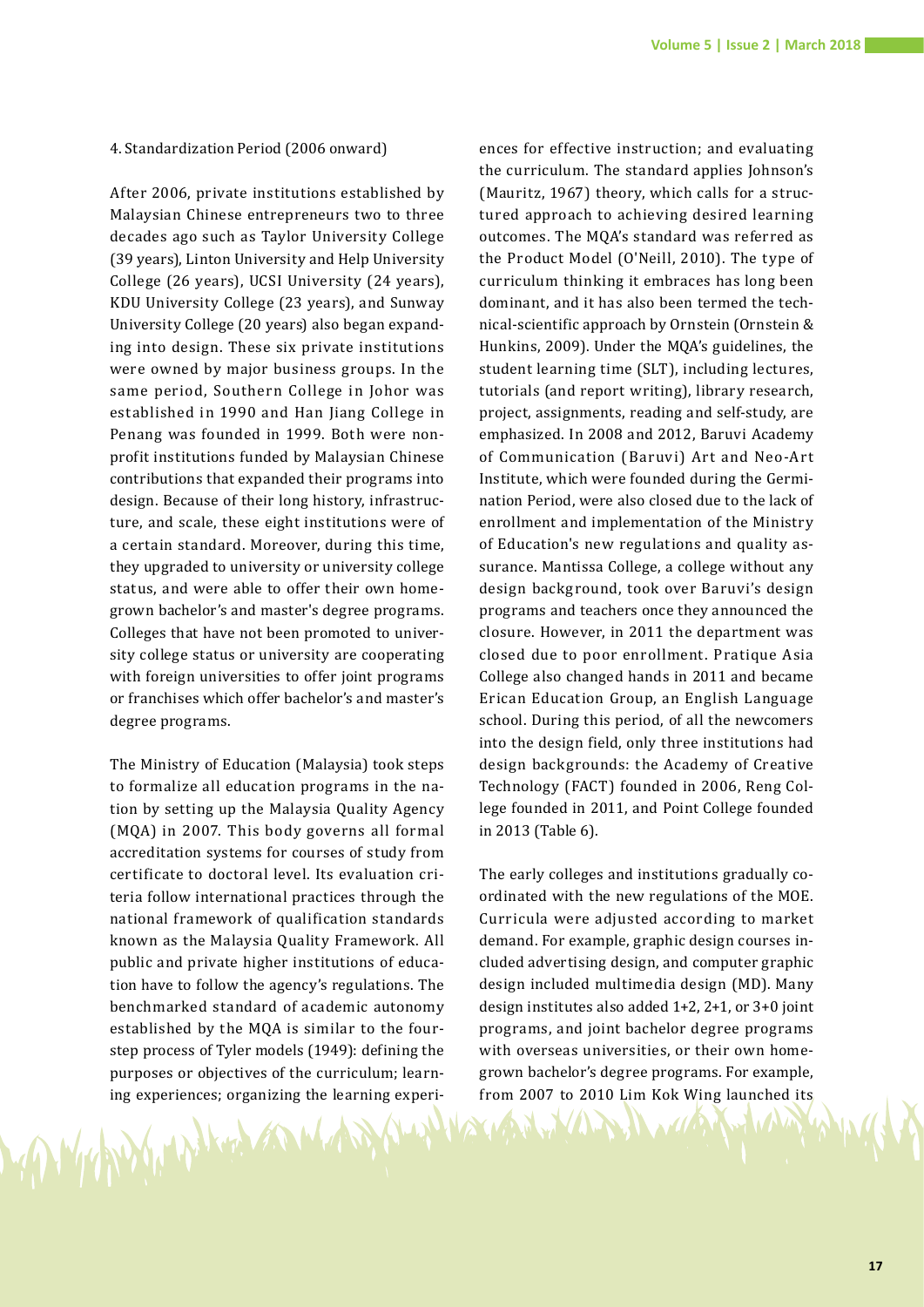|   | No. Name/year of<br>establishment   | <b>of design</b> | Launch Founder(s)/background                                          | <b>Diploma</b> |                 |    |           |        |            | BA                       |     |                |       |
|---|-------------------------------------|------------------|-----------------------------------------------------------------------|----------------|-----------------|----|-----------|--------|------------|--------------------------|-----|----------------|-------|
|   |                                     | program          |                                                                       |                |                 |    |           |        |            | GD MD ID PD JD FD AiD GD |     |                | GI FD |
| 1 | KDU College (1983)                  | 2006             | Dato Dr. Teo Chiang Quan                                              | $\blacksquare$ | <b>MD</b>       | ID |           |        |            |                          |     |                |       |
|   |                                     |                  | Group CEO of Paramount                                                |                |                 |    |           |        |            |                          |     |                |       |
|   |                                     |                  | <b>Corporation Bhd Group</b>                                          |                |                 |    |           |        |            |                          |     |                |       |
| 2 | Southern College                    | 2006             | PhD, Middlesex University. UK.(Hons)<br>Funded by Chinese community   | GD             |                 |    | <b>PD</b> |        |            |                          |     |                |       |
|   | (1990)                              |                  | mainly from Johor State                                               |                |                 |    |           |        |            |                          |     |                |       |
| 3 | Fashion Academy of                  | 2006             | Gillian Hung                                                          |                |                 |    |           |        | <b>FD</b>  |                          |     |                |       |
|   | <b>Creative Technology</b>          |                  | Fashion Institute of Technology, New                                  |                |                 |    |           |        |            |                          |     |                |       |
| 4 | (2006)<br>Sunway University         | 2007             | York, USA<br>Tan Sri Dato Dr. Jeffery Cheah                           | GD             |                 | ID |           |        |            |                          | GD  |                |       |
|   | College (1987)                      |                  | Founder & chair, Sunway Group                                         |                |                 |    |           |        |            |                          |     |                |       |
| 5 | Han Chiang College                  | 2007             | Owned by Penang Han Chiang                                            |                | <b>MD</b>       |    |           |        |            |                          |     |                |       |
|   | (1999)                              |                  | <b>Chinese Schools Association</b>                                    |                |                 |    |           |        |            |                          |     |                |       |
| 6 | Taylor University<br>College (1969) | 2008             | Tan Sri Loy Hean Heong (Late)                                         |                | GD MD           | ID |           |        |            |                          | GD  |                |       |
| 7 | Oasis College (2007)                | 2008             | Dato Ng Teck Fong                                                     |                | GD MD           |    |           | JD     |            |                          |     |                |       |
|   |                                     |                  | Founder of Tomei Consolidated Bhd.                                    |                |                 |    |           |        |            |                          |     |                |       |
| 8 | Mantissa College                    | 2008             | Dr Chua Chong Keow, William                                           | GD             |                 |    |           |        |            |                          |     |                |       |
|   | (1999)                              |                  | PhD (Mgmt) (Multimedia U), MBA                                        |                |                 |    |           |        |            |                          |     |                |       |
|   |                                     |                  | (Mgmt/Fin) (Henley / Brunel U), BSc<br>(Maths/Ed) (USM), MMIM, MIIKM, |                |                 |    |           |        |            |                          |     |                |       |
|   |                                     |                  | Honorary Fellow                                                       |                |                 |    |           |        |            |                          |     |                |       |
| 9 | <b>UCSI University</b>              | 2010             | Dato Peter Ng                                                         | GD             |                 |    |           |        |            | FD AiD                   |     |                | FD    |
|   | (1986)                              |                  | Heriot-Watt University, Scotland (MBA)                                |                |                 |    |           |        |            |                          |     |                |       |
|   |                                     |                  | Lakehead University, Canada                                           |                |                 |    |           |        |            |                          |     |                |       |
|   |                                     |                  | BA (Hons) Psychology<br><b>BSc Computer Science</b>                   |                |                 |    |           |        |            |                          |     |                |       |
|   | 10 Linton University                | 2011             | Dato' Raymond Ooi Chong Seong                                         | GD             |                 |    | <b>PD</b> | $\sim$ | FD         | $\Box$                   | GD  | $\blacksquare$ | FD    |
|   | (1985)                              |                  | <b>Association of Business Executives</b>                             |                |                 |    |           |        |            |                          |     |                |       |
|   |                                     |                  | ("ABE"), UK                                                           |                |                 |    |           |        |            |                          |     |                |       |
|   |                                     |                  | Advanced Diploma, Chartered                                           |                |                 |    |           |        |            |                          |     |                |       |
|   |                                     |                  | Institute of Marketing ("CIM"), UK                                    |                |                 |    |           |        |            |                          |     |                |       |
|   | 11 Reng College (2011)              | 2011             | Diploma in Marketing<br>Datuk Ar. Richard Eng                         |                |                 | ID |           |        |            |                          |     |                |       |
|   |                                     |                  | Founder, RENG Group of Companies                                      |                |                 |    |           |        |            |                          |     |                |       |
|   | 12 Help University                  | 2012             | Datuk Paul Chan Tuck Hoong                                            |                |                 |    |           |        |            | AiD                      |     | GI             |       |
|   | College (1986)                      |                  | University of Malaya, Bachelor of                                     |                |                 |    |           |        |            |                          |     |                |       |
|   |                                     |                  | Arts. Master of Economics<br>Mc Master University, Canada,            |                |                 |    |           |        |            |                          |     |                |       |
|   |                                     |                  | Master of Arts (Economics)                                            |                |                 |    |           |        |            |                          |     |                |       |
|   |                                     |                  | PhD, Australian National University                                   |                |                 |    |           |        |            |                          |     |                |       |
|   | 13 Point College (2013)             | 2013             | Yoki Chin Yoke Kee                                                    |                | GD MD ID        |    |           |        |            | AiD                      |     |                |       |
|   |                                     |                  | Deputy Chairman of CCIG (Creative                                     |                |                 |    |           |        |            |                          |     |                |       |
|   |                                     |                  | Content Industry Guild). Deputy                                       |                |                 |    |           |        |            |                          |     |                |       |
|   |                                     |                  | President of GAFIM (Federation of<br>Screen Guilds of Malaysia)       |                |                 |    |           |        |            |                          |     |                |       |
|   |                                     |                  | Honorary Secretary of CCAM                                            |                |                 |    |           |        |            |                          |     |                |       |
|   |                                     |                  | (Creative Content Association                                         |                |                 |    |           |        |            |                          |     |                |       |
|   |                                     |                  | Malaysia)                                                             |                |                 |    |           |        |            |                          |     |                |       |
|   | 14 Jesselton College (1988)         | 2015             | Prof. Fred Chin Yuk Fong                                              | GD             |                 |    |           |        |            |                          |     |                |       |
|   |                                     |                  | Total                                                                 | 9              | 5               | 5  | 2         | 1      | 3          | 3                        | 4   | 1              | 2     |
|   |                                     |                  | (%)                                                                   |                | 64% 36% 36% 14% |    |           |        | 7% 21% 21% |                          | 28% | 7%             | 14%   |

### **Table 6. Higher education institutions offering design programs during the Standardization Period**

Diploma: Diploma programs: G = Graphic Design, M= Multimedia Design, I= Interior Design, P=product design, J= Jewelry Design, F= Fashion Design, AiD =Animation Design

Bachelor Degree programs: G = Graphic Design, GI= Game & interactive Design, F=Fashion Design

Very

**\***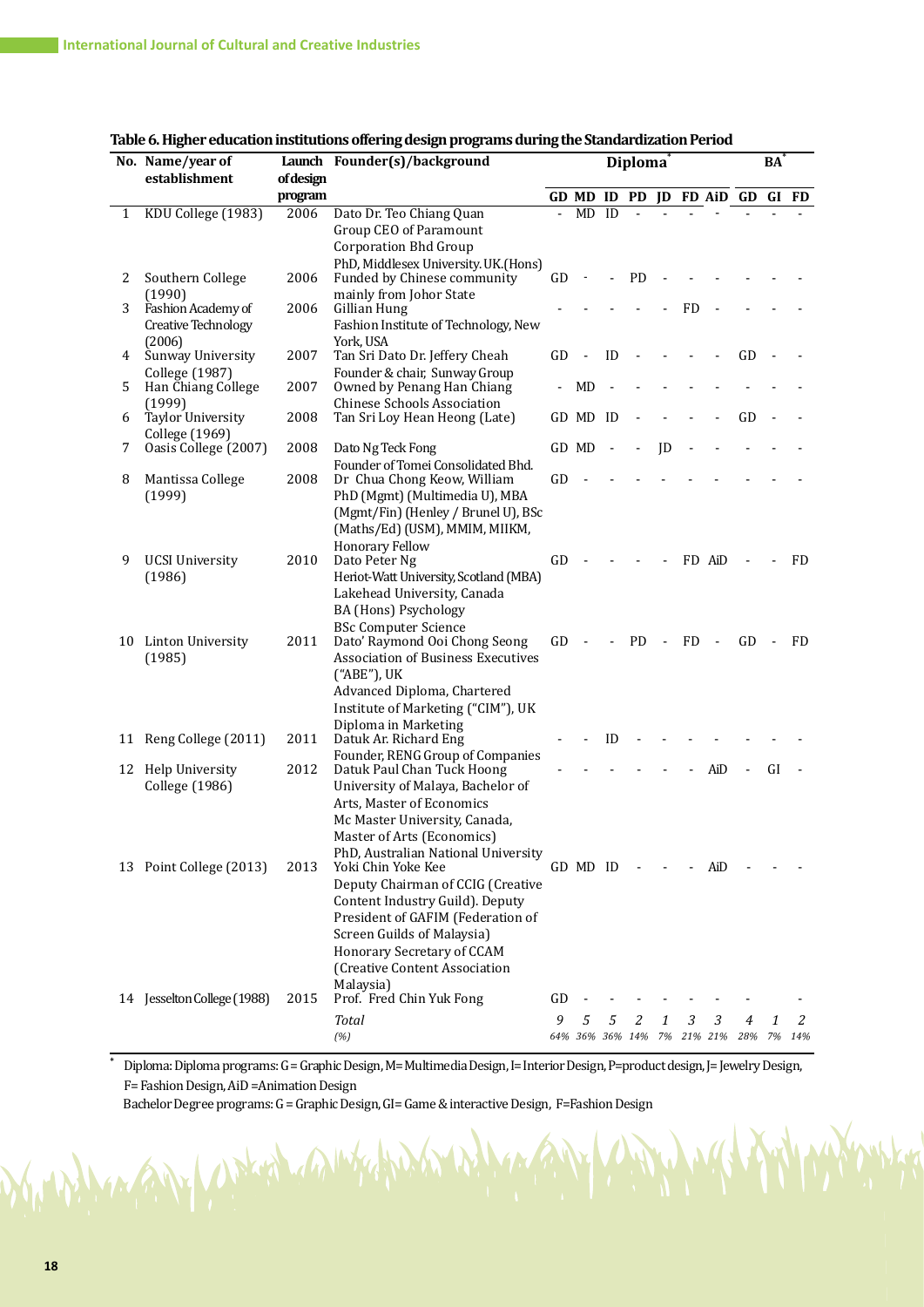own graphic design, new media design and technology, digital creative content, and master's degree program in international contemporary art and design. The One Academy of Art added graphic design, digital media design, and interior design of Hertfordshire University from UK; PJCAD from INTI International Education Group added the graphic design program of Sheffield Hallam University from UK in 2015. During this period, 14 new colleges and universities also added new design courses such as Jewelry Design (JD), and Game Animation Design (GA). Most of the institutions remained oriented on three-year diploma programs of graphic design, multimedia design, and interior design. With the implementation of the MQA regulations and the market becoming more competitive, there were 32 colleges offering design courses by the end of 2015.

Five trends characterize 2006 to 2015. First, colleges that had been promoted to university colleges or universities could now provide their own bachelor's and master degree programs. Second, the formalization of all programs in the nation helped to facilitate the establishment of design faculties in a number of private institutions. Third, private tertiary institutions were sensitive to the needs of the market and only supplied demand-oriented courses. However, the 14 institutions that added design curriculums during this period continued to offer 3-year diploma design courses similar to those in existing design institutes. Fourth, with the exception of the two non-profit institutions located at the north (Penang) and south (Johor) ends of Peninsular Malaysia, design institutes were concentrated in Kuala Lumpur or the Klang Valley, thus illustrating the significance of the capital in the development of design programs. Fifth, universities from the UK, France, and Australia were now willing to run bachelor's or master's degree programs in tandem with private Malaysian institutions, demonstrating that the MQA standardization of all education programs was working. Therefore, this study named this period the Standardization Period.

### **4.2 Discussion**

The proportion of design institutes set up by the founders with art and design backgrounds fell in the later years of the study period from 80% to 20% (15 out of 18 of the Seeding Period had art or design backgrounds, 5 out of 7 of the Germination Period had art or design backgrounds, while only 3 of the 14 in the Standardization Period had art or design-related backgrounds) (Table 7).

Today, there are 504 private institutions in Malaysia (61 private universities, 34 private university colleges and 409 private colleges), but only 32 institutions offer design courses (Table 8). This number equals 6% of the total number of private education institutions in Malaysia. At present, these private colleges offering design courses are largely located in Kuala Lumpur. The design courses beginning from 1966 have a clear focus on diplomas in graphic design (29%), interior design (22%), multimedia design (9%), and fashion design (11%). Even though design courses officially entered the market 34 years ago in 1982, the development of the design curriculums of these four still lags at the diploma

|  | Table 7. The professions of founders of private higher education institution in design |
|--|----------------------------------------------------------------------------------------|
|  |                                                                                        |

| <b>Founders' profession</b> | <b>Seeding Period</b> | <b>Germination Period</b> | <b>Standardization Period</b> | <b>Total</b> |
|-----------------------------|-----------------------|---------------------------|-------------------------------|--------------|
| Art & design background     | 15 (80%)              | 5(70%)                    | 3(20%)                        | 23           |
| Non-art design              | 3(20%)                | $2(30\%)$                 | 11 (80%)                      | 16           |
| Total                       | 18 (100%)             | $7(100\%)$                | 14 (100%)                     | 39           |
| Source: Compiled by authors |                       | NIMANDOWNAMENDRIMA        |                               |              |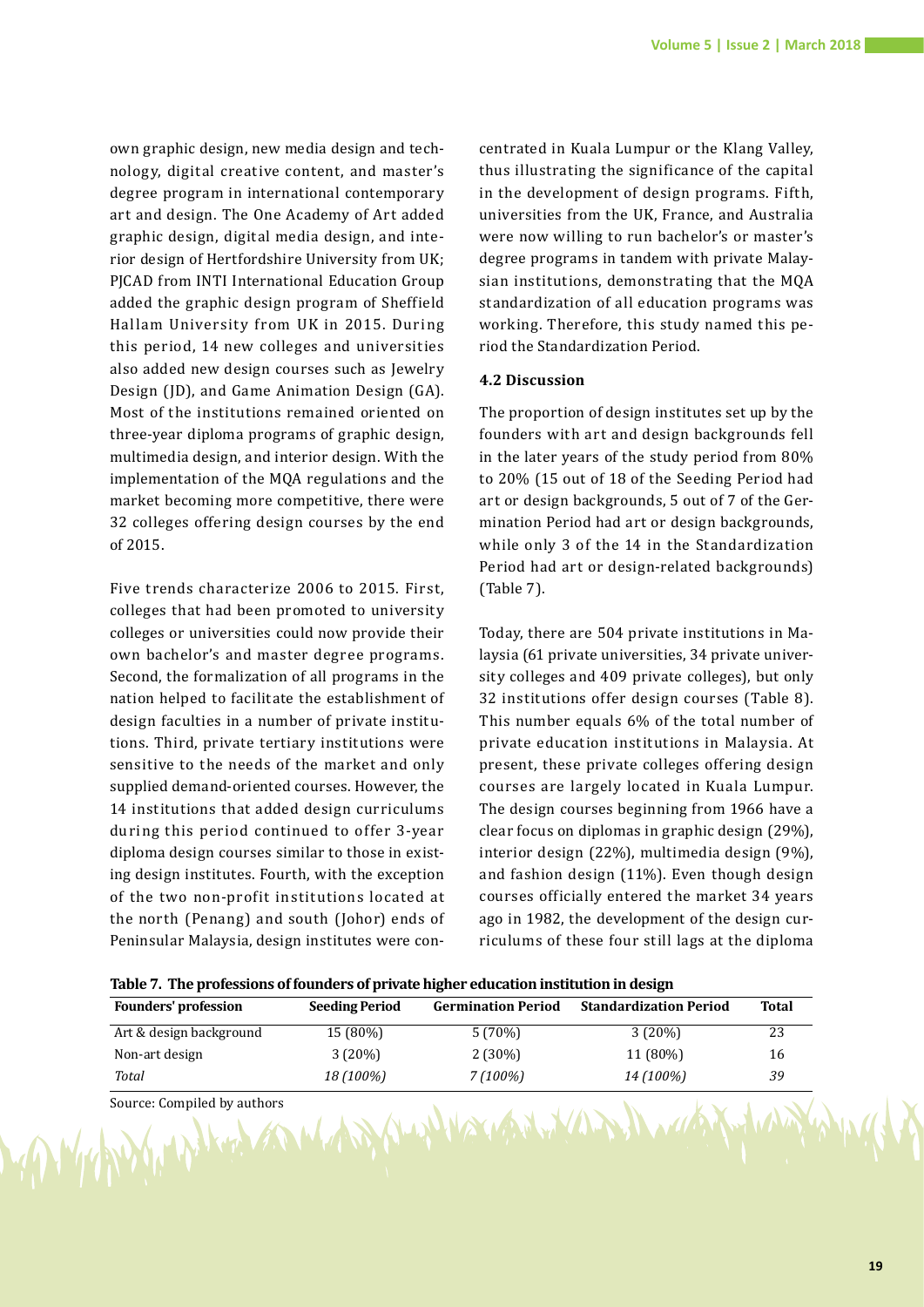| West Malaysian Academy of Art<br>1997/ Germination period<br>1978<br>2003/Germination period<br>1968<br>Kuala Lumpur College of Art<br>3<br>Central Academy of Art<br>2005/Germination period<br>1983<br>2008/Standardization period<br>1997<br>$\overline{4}$<br>Baruvi Academy of Communication Arts<br>2011/ Standardization period<br>1994<br>.5<br>Pratique Asia College<br>2012/Standardization period<br>2000<br>6<br>Neo-Art Institute<br>2012/Standardization period<br>2006<br>Fashion Academy of Creative Technology | No. | <b>Year founded</b> | <b>Institution</b> | Year/period closed |
|---------------------------------------------------------------------------------------------------------------------------------------------------------------------------------------------------------------------------------------------------------------------------------------------------------------------------------------------------------------------------------------------------------------------------------------------------------------------------------------------------------------------------------|-----|---------------------|--------------------|--------------------|
|                                                                                                                                                                                                                                                                                                                                                                                                                                                                                                                                 |     |                     |                    |                    |
|                                                                                                                                                                                                                                                                                                                                                                                                                                                                                                                                 |     |                     |                    |                    |
|                                                                                                                                                                                                                                                                                                                                                                                                                                                                                                                                 |     |                     |                    |                    |
|                                                                                                                                                                                                                                                                                                                                                                                                                                                                                                                                 |     |                     |                    |                    |
|                                                                                                                                                                                                                                                                                                                                                                                                                                                                                                                                 |     |                     |                    |                    |
|                                                                                                                                                                                                                                                                                                                                                                                                                                                                                                                                 |     |                     |                    |                    |
|                                                                                                                                                                                                                                                                                                                                                                                                                                                                                                                                 |     |                     |                    |                    |

**Table 8. The list of private institutions which closed** 

Source: Compiled by authors

| Design programs offered     | <b>Seeding Period</b><br>(1966 to 1995) | <b>Germination Period</b><br>$(1996 \text{ to } 2005)$ | <b>Standardization Period</b><br>$(2006 \text{ to } 2015)$ | <b>Total</b>           |
|-----------------------------|-----------------------------------------|--------------------------------------------------------|------------------------------------------------------------|------------------------|
| Diploma level               |                                         |                                                        |                                                            |                        |
| Graphics                    | 9(32%)                                  | 7(35%)                                                 | 9(23%)                                                     | 25 (29%)               |
| Interior                    | 8 (29%)                                 | 4 (20%)                                                | 6 (15%)                                                    | 18 (22%)               |
| Computer Graphic/Multimedia | $1(4\%)$                                | $2(10\%)$                                              | 5(13%)                                                     | 8(9%)                  |
| Fashion                     | 5(18%)                                  | 1(5%)                                                  | 3(8%)                                                      | 9(11%)                 |
| Advertising Design          |                                         | $2(10\%)$                                              | 0                                                          | $2(2\%)$               |
| <b>Animation Design</b>     |                                         |                                                        | 3(8%)                                                      | 3(3%)                  |
| Others                      | $1(4\%)$                                | 4(20%)                                                 | 3(8%)                                                      | 8(9%)                  |
| <b>Bachelor's degree</b>    |                                         |                                                        |                                                            |                        |
| Graphics                    | $1(4\%)$                                | 0                                                      | 6 (15%)                                                    | 7(8%)                  |
| Interior                    | 1(4%)                                   | $\boldsymbol{0}$                                       | $\mathbf{0}$                                               | $1(1\%)$               |
| Fashion                     |                                         |                                                        | 2(5%)                                                      | $2(2\%)$               |
| <b>Others</b>               | 2(7%)                                   | 0                                                      | 1(3%)                                                      | 3(3%)                  |
| Master's degree             |                                         |                                                        |                                                            |                        |
| Art & Design                |                                         |                                                        | 1(3%)                                                      | $1(1\%)$               |
| Total                       | 28(100%)                                | $20^{\degree}$ (100%)                                  | 39 (100%)                                                  | $87^{\degree} (100\%)$ |

\* The 7 institutions which closed down offered diploma level only. The closure affected 2 graphic design and 1 interior design programs during the Germination Period and 2 graphic design, 1 computer graphic, 1 interior design and 1 fashion design in the Standardization Period.

stage. Malaysian design schools focus on equipping students for the sole purpose of securing a job immediately after graduation (Table 9).

At present, there are 504 private colleges in Malaysia. Private institutes often target nonindigenous students for enrollment. Only 32 (only 6%) of these private institutes with design faculty were run by Malaysian Chinese (Table 10). Design is considered a commercial skill that remains in its embryonic stage. Even though 40 years have

Deright

passed, 72% of institutions are still only offering the 3-year Diplomas in Graphic Design and Interior Design. Design education focuses on forms, functions, materials, aesthetics, and products only. By contrast, developed countries have integrated design education into everything that goes beyond craftsmanship. They have integrated science, art, commerce, applied science, social and behavioral science, and engineering knowledge to practice design through the understanding of human cognition.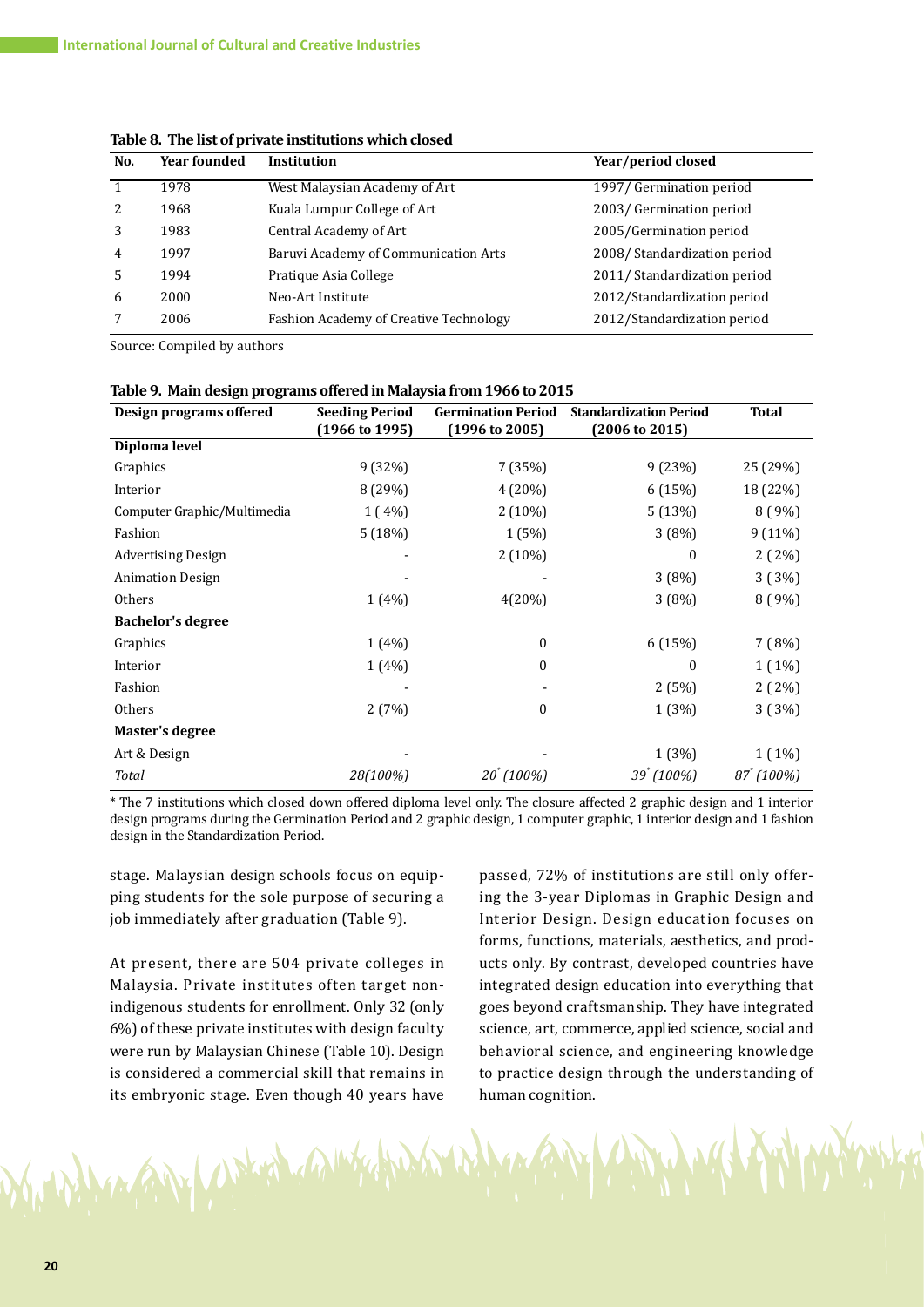| No.            |         | Year Name of college                                | <b>Seeding Period</b> |  |           | Germination Standardiza- |             |
|----------------|---------|-----------------------------------------------------|-----------------------|--|-----------|--------------------------|-------------|
|                | founded |                                                     |                       |  |           | Period                   | tion Period |
|                |         |                                                     | 1966-1975 1976-1985   |  | 1986-1995 | 1996-2005                | 2006-2015   |
| $\mathbf{1}$   | 1967    | Malaysia Institute of Art                           |                       |  |           |                          |             |
| $\overline{c}$ |         | 1968 Kuala Lumpur Academy of Art                    |                       |  |           |                          |             |
| 3              |         | 1969 Tunku Abdul Rahman College                     |                       |  |           |                          |             |
| $\overline{4}$ |         | 1969 Taylor University College                      |                       |  |           |                          |             |
| 5              |         | 1975 International Academy of Fashion & Design      |                       |  |           |                          |             |
| 6              |         | 1978 West Malaysian Academy of Art                  |                       |  |           |                          |             |
| 7              |         | 1983 KDU College                                    |                       |  |           |                          |             |
| 8              |         | 1983 Central Academy of Art                         |                       |  |           |                          |             |
| 9              |         | 1985 PJ College of Art & Design, PJCAD/INTI         |                       |  |           |                          |             |
| 10             |         | 1985 Linton University                              |                       |  |           |                          |             |
| 11             |         | 1986 Perak Institute of Art                         |                       |  |           |                          |             |
| 12             |         | 1986 UCSI University                                |                       |  |           |                          |             |
| 13             |         | 1986 Help University College                        |                       |  |           |                          |             |
| 14             |         | 1987 Equator Academy of Art & Design                |                       |  |           |                          |             |
| 15             |         | 1987 Sunway University College                      |                       |  |           |                          |             |
| 16             |         | 1988 Saito College                                  |                       |  |           |                          |             |
| 17             |         | 1988 Jesselton College                              |                       |  |           |                          |             |
| 18             |         | 1990 Impiana International College                  |                       |  |           |                          |             |
| 19             |         | 1990 Sabah Institute of Art                         |                       |  |           |                          |             |
| 20             |         | 1990 KBU International College                      |                       |  |           |                          |             |
| 21             |         | 1990 Southern College                               |                       |  |           |                          |             |
| 22             |         | 1991 The One Academy of Art                         |                       |  |           |                          |             |
| 23             |         | 1991 Carven Academy of Fashion                      |                       |  |           |                          |             |
| 24             |         | 1991 Lim Kok Wing University of Creative Technology |                       |  |           |                          |             |
| 25             |         | 1993 In-House Multimedia College                    |                       |  |           |                          |             |
| 26             |         | 1994 LaSalle International Design (Raffles)         |                       |  |           |                          |             |
| 27             |         | 1994 Pratique Asia College/Erican College           |                       |  |           |                          |             |
| 28             |         | 1996 Dasein Academy of Art                          |                       |  |           |                          |             |
| 29             |         | 1997 Baruvi Academy of Communication Arts           |                       |  |           |                          |             |
| 30             |         | 1997 New Era College                                |                       |  |           |                          |             |
| 31             |         | 1998 Alif Creative Academy (Alfa College)           |                       |  |           |                          |             |
| 32             |         | 1999 Han Chiang College                             |                       |  |           |                          |             |
| 33             |         | 1999 Mantissa College                               |                       |  |           |                          |             |
| 34             |         | 2000 Neo-Art Institute                              |                       |  |           |                          |             |
| 35             |         | 2001 MSC International College                      |                       |  |           |                          |             |
| 36             |         | 2006 Fashion Academy of Creative Technology         |                       |  |           |                          |             |
| 37             |         | 2007 Oasis College                                  |                       |  |           |                          |             |
| 38             |         | 2011 Reng College                                   |                       |  |           |                          |             |
| 39             | 2013    | Point College                                       |                       |  |           |                          |             |
|                |         |                                                     |                       |  |           |                          |             |

#### **Table 10. Main design programs offered in Malaysia by Chinese private institutions**

### **5. CONCLUSION**

Who who has some

This study presents the development of Malaysia's private design education. It divides the history of Malaysian Chinese private design education into four periods: the Chaotic Period (before 1965), the Seeding Period (1966-1995), the Germination Period (1996-2005) and the Standardization Period (2006 onward).

The Chaotic Period (before 1965) refers to the years before Malaysia and Singapore separated in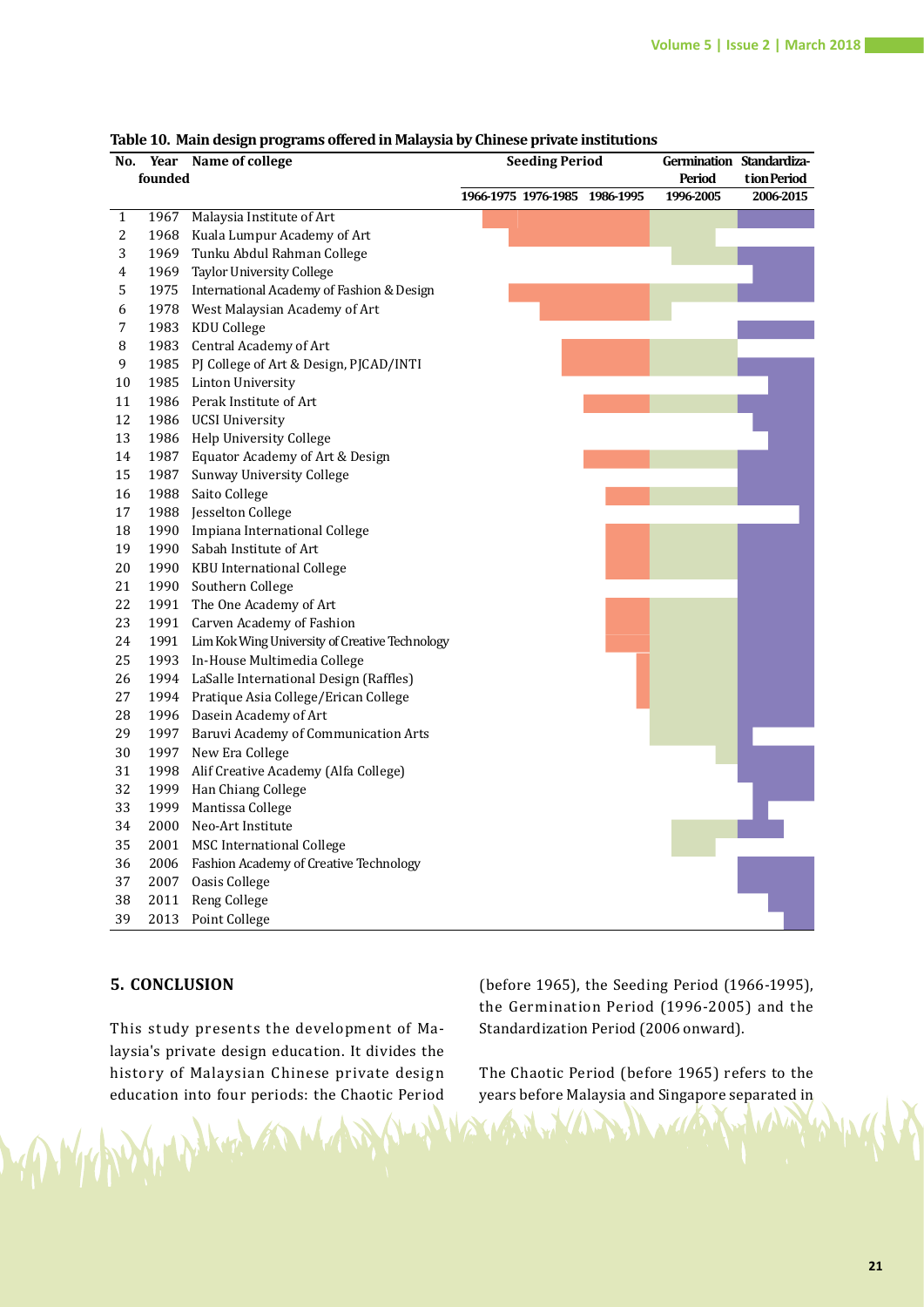1965. Folk amateur art activities and art development went separate ways and formal learning systems returned to square one.

The Seeding Period (1966-1995) begins when the first fine art course was offered in the early 1960s. There were no design courses yet, and most of the masters who made commercial art were apprentices of artists. The Malaysian Chinese artists' enthusiasm for art brought about the establishment of private art schools. During the 30 years between the reestablishment of the art academy to the development of design education, the number of art schools doubled because the government relaxed its policy on establishing institutes. At the time, art and design institutes were hubs for expressing and exchanging artistic emotions.

The Germination Period (1996-2005) was the age of the vigorous infrastructure development when Malaysia entered the industrial age. Early design courses such as product industrial design, furniture design, advertising design, and computer graphic design hit the market during this period. The term 'design' emerged in Malaysia and became widely accepted by citizens, causing conglomerates to notice the future potential of the design field. These big firms then pursued the acquisition and establishment of design institutes and design courses. Unfortunately, new policies on private higher education laws threatened the academies of fine arts.

The Standardization Period (2006 onward) is marked by the establishment of new higher education constitution and the standardization of the quality of courses. Private colleges focused on the capital city where the economy, people, and culture converge, offering only popular design courses that translated to the workplace, or joint degree programs with foreign universities in response to the wishes of the parents who wanted a foreign education for their children.

Margary Worked Company

The findings show that providers of Malaysian Chinese private education institutions in design should challenge policy-makers for the right to admit students who can sufficiently prove their creative, artistic, and graphic talents via portfolios. The national school education curriculum should be standardized. However, the design curricula of various institutions can be adjusted independently so that design education can flourish. Design is a visual process, expressed through the observation of real life, experiences, analysis, and other creative means. Unlike data processing or accounting, it does not always follow strict rules or standardization. The benefits of individual styles and characteristic bears further investigation. More research can also be done on the seeding period, especially the early Nanyang style and the integration of different ethnic cultural customs into art and design. This way, future generations can learn about how the efforts of Malaysian Chinese artists and designers have developed modern design education in Malaysia.

### **ACKNOWLEDGMENT**

This study is supported by the Executive Yuan and Ministry of Science and Technology of Taiwan (R.O.C.) under the project grant No. 106-2221-E-027-079-.

#### **REFERENCES**

- Asohan, A. (2014, September 12). CEO Cheryl Yeoh lays out MaGIC's ingredients. *The Malay Mail Online.* Retrieved from http://www.themalaymailonline. com/tech-gadgets/article/ceo-cheryl-yeoh-laysout-magics ingredients
- Chong, L. (2009). Can Asia become the new centre for graphic design? It's up to us. In *Asia Pacific Design No. 5* (pp. 11). Hong Kong: Sandu Publishing,
- Choong, K. K. (1991). The contributions of pioneer inkand- brush painters in Singapore. In *The First Ink Exhibition* (pp. 15-16). Singapore: The Management Committee, Marine Parade Community Club.
- Choong, K. K. (1994). The development and evolution of Malaysian Art. In *Compendium of Chinese artist in Malaysia since1957* (p. 6). The KL & Selangor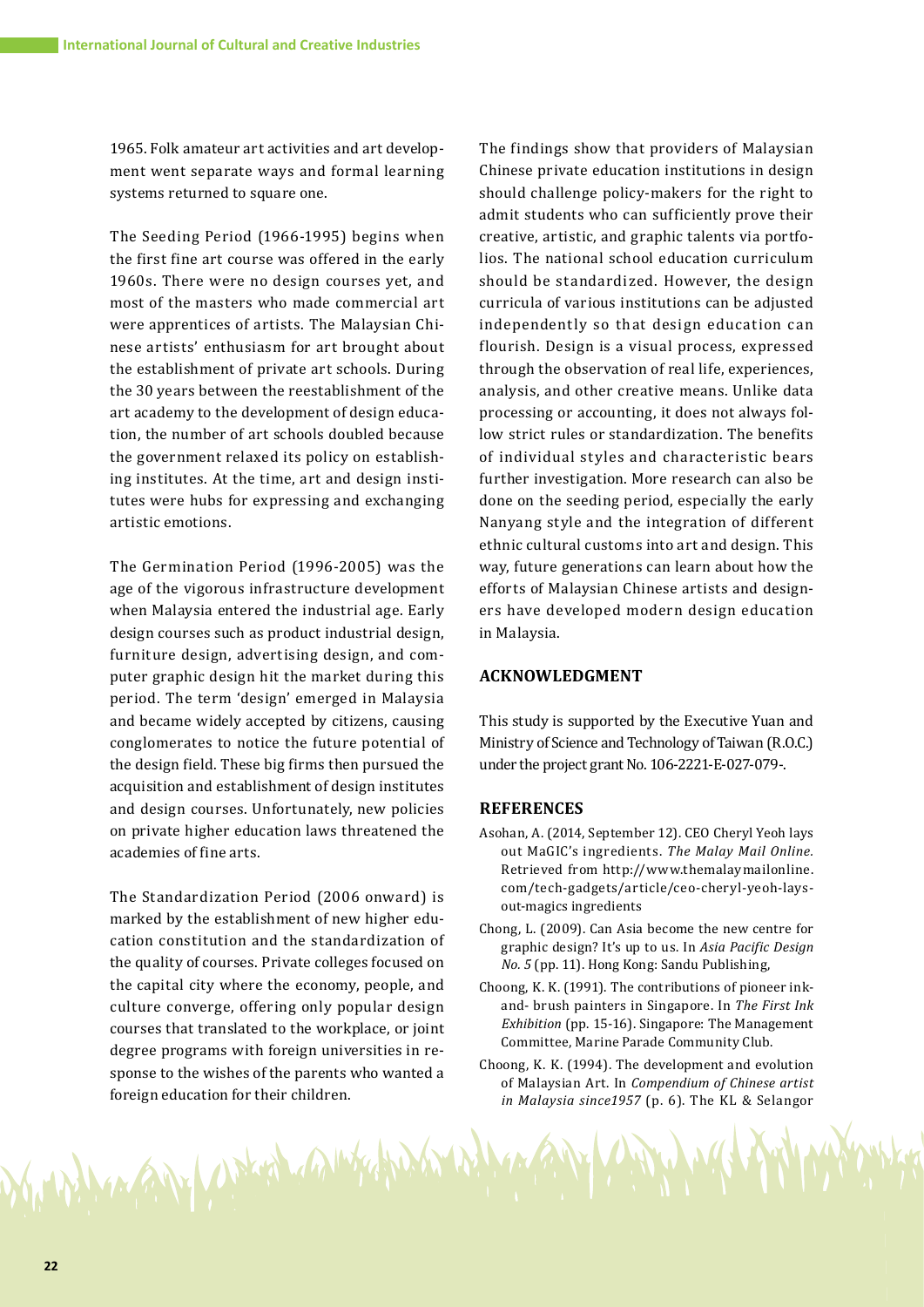Chinese Assembly Hall

- Chung, Y. (2010, February). 鐘瑜 . 馬來西亞華人美術史 初 探 [Malaysian Chinese art history exploratory], 美與時代期刊雜誌 [Iidea Journal], 382, 84-87.
- Chung, Y. (2012). 鐘瑜 , 南洋美術之父—林學大在馬華 美術史上的定位 [The Father of Nanyang's art --The position of Lim Hak Tai in Malaysian Chinese history of art]. 美術研究雜誌[Art Research Journal], 2, 77-83.
- Deraman, A. A. (1985). *Socio-cultural development in Malaysia*. Kuala Lumpur: Ministry of Culture, Youth and Sports.
- Department of Statistics (2011, August 5). Malaysia population distribution and basic demographic characteristic report, 2010. Retrieved from http:// statistics.gov.my
- Department of Statistics, Malaysia (2016, July 22). Current population estimates, Malaysia. The Office of Chief Statistician Malaysia. Retrieved from http:// statistics.gov.my
- Eastern Art Research Centre, Malaysia Institute of Art (1999, August 27 to September 2). Malaysian contemporary art exhibition, China museum of art, Beijing, China (August 27, 1999 to September 2, 1999).
- Economic Planning Unit (EPU) (1971). *Second Malaysia plan 1971–1975*. Kuala Lumpur: Government Printers.
- Ewing, R. (2010). *The arts and Australian education: Realizing potential*. Australia Council for Educational Research, ACER
- Fan, L. Y. (2001). 范立言 , 馬來西亞華人文化節資料集 [The data resources of Malaysian Chinese cultural festival]. 吉隆玻:馬來西亞中華大會堂總會 [Kuala Lumpur: The Federation Of Chinese Associations Malaysia].
- Geok, H. K. (2010). The models and hard cores: Selective acculturation and racial stratification in Chinese students' school experience in Malaysia. *Asia Pacific Education Review, 11*, 467–476
- Goh, A. A. (2010, October 29). 吳亞鴻 . 向謝有錫院長致 敬 [A salute given to the principal, Mr Cheah Yew Saik]. Retrieved from http://wuyahong.blogspot. my/2010/10/blog-post.html
- Government of Malaysia (1976). *Third Malaysia plan, 1976-1980*. Kuala Lumpur: Government Printer.
- Government of Malaysia (1991). *Sixth Malaysia plan, 1991-1995*. Kuala Lumpur: Government Printer.
- Government of Malaysia (2006). *Ninth Malaysia plan, 2006-2010*. Kuala Lumpur: Government Printer.

Han, S. Y. (2014, August 28). 韩山元 - 從南洋風到新謠

WARDY WILL COM

[Nanyang's style to Singapore's Chinese folk song]. 《聯合早報》副刊"四方八面"[Lianhe Zaobao-Singapore Chinese Newspaper] supplements section.

- Harold, B. (1994). *Transformation with industrialization in peninsular Malaysia*. Kuala Lumpur: Oxford University Press.
- Huang, T. Z. (2003). *Further studies intelligence* (19). Kuala Lumpur: FSI Center.
- Jiang, J. J. (2009, August 13). 江嘉嘉 獨立大學運動: 封殺升學管道 [Independent University Campaign: Banning further education ]. 馬來西亞華校董事聯 合 總 會 , [United Chinese School Committees Association of Malaysia. (UCSAM)]
- Kanapathy, V. (2003, February 20-21). Services sector development in Malaysia: Education and health as 26 forum on public policy alternative sources of growth. AT120 Research Conference. Retrieved from https://www.nomurafoundation.or.jp/en/wordpress/wp-content/ uploads/2014/09/20030220-21\_Vijayakumari\_ Kanapathy.pdf
- Kwok, K. C. (2000) United artists Malaysia.University scholars programme project. Retrieved from http://www.postcolonialweb.org/singapore/arts/ painters/channel/3.html
- Lee, M.N.N. (1999). The politics of educational change in Malaysia: National context and global influences. In T. Townsend & Y. C. Cheng (Eds.), *Educational change and development in the Asia-Pacific region: Challenges for the future* (pp. 107-132). Lisse, the Netherlands: Sweet and Zeilinger Publishers.
- Lee, M.N.N. (2004). Private higher education in Malaysia: Expansion, diversification and consolidation. In Lee, M.N.N. (Ed.), *Restructuring higher education in Malaysia* (pp. 47-62). Penang: School of Educational Studies, University Science Malaysia.
- Lee, T. T. & Yeong, W. B. (2010). Curator's note, inception continuity and beyond. In *Inception continuity and beyond: An art exhibition of the oriental masters* (pp. 15-19). Kuala Lumpur: OACC
- Lee, Y. H. (2009). 李耀華。馬來西亞華文高等教育發 展 之 路 [The development pathway of Malaysia Chinese higher education]. In 董總 50 年特刊 [Dong Zong 50 years special issue] *Selangor* (pp. 530- 539). Selangor: United Chinese School Committees Associations of Malaysia.
- Liu, B. C. T. (1996). *Education directory 1997/98, volume 1: Private education*. Kuala Lumpur: Huazi Resource & Research Centre.
- Mohamad, M. (1991, February 28). *The way forward: Vision 2020*. Kuala Lumpur: Inaugural meeting of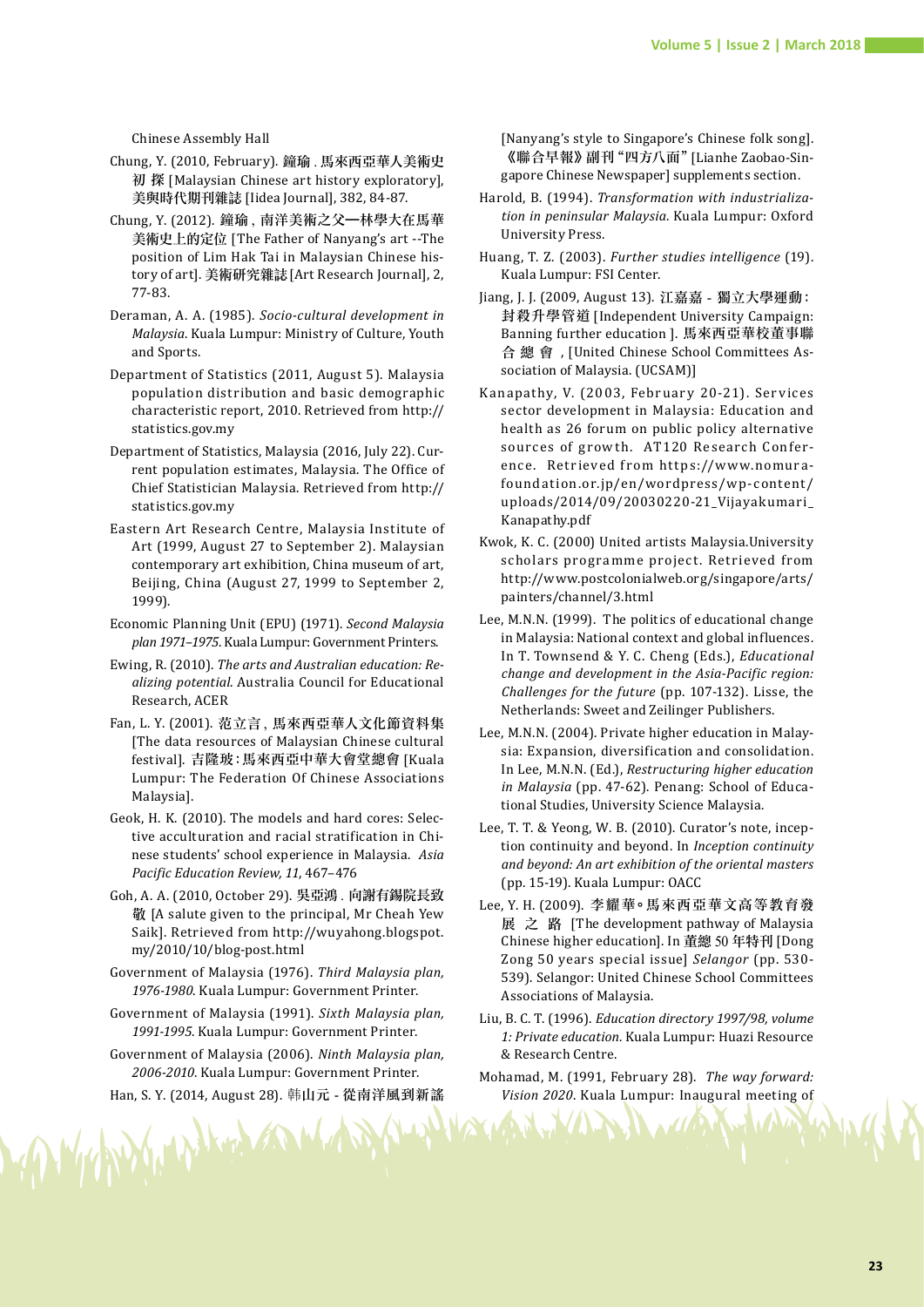the Malaysia business council.

- Malaysian Counseling Magazine (2012, September). *Further studies intelligence, 61*. Kuala Lumpur, FSI Center.
- Malaysian Qualifications Agency (MQA). (2007). Malaysia qualifications register. Retrieved from http://www2.mqa.gov.my/mqr/
- Marshall, C. & Rossman, G. B. (1998). *Designing qualitative research*. Newbury Park, CA: Sage Publications, Inc.
- Mauritz, J. (1967). Definition and models in curriculum theory. *Educational Theory, 17*, 127-140.
- Majlis Rekabentuk Malaysia (MRM) [Malaysia design council] (n.d.). Innovative and creative products sell. Retrieved from http://www.mrm.gov.my/dc\_ aboutus.asp
- MDIC (2005). *Catalyst for building competitiveness, M.B.a.P.D. Centre* (ed.). Selangor: Malaysia Design Innovation Centre
- Ministry of Higher Education (MOHE) (n.d.) .Retrieved from http://www.mohe.gov.my
- Morshidi, S. (2006). Transnational higher education in Malaysia: Balancing benefits and concerns through regulations. *R.I.H.E International Series, 10*(03), 109-126.
- Neary, M. (2003). Curriculum concepts and research. In *Curriculum studies in post-compulsory and adult education: A teacher's and student teacher's study guide* (pp.33-56) Cheltenham: Nelson Thornes Ltd.
- Nikitina, L. & Furuoka, F. (2011). Revisiting metaphors for education: A student's perspective. *Asia Pacific Education Review, 12*(2), 311-318.
- O'Neill, G. (2010). Initiating curriculum revision: Exploring the practices of educational developers. *International Journal for Academic Development, 15*(1), 61-71.
- Ong, Z. & Ng, F. W. (2012). Round table discussion: The state of design in Malaysia. *Rediscovery: ico-D design week 2012* (pp.1-47). Sarawak: Graphic Design Association of Malaysia (wREGA).
- Ornstein, A.C. & Hunkins, F. P. (2009). Curriculum development. In *Curriculum: foundations, principles and issues* (5th ed.) (pp. 194-231). Boston: Allyn and Bacon
- Patton, M. Q. (1990). *Qualitative evaluation and research methods*. Newbury Park, C.A: Sage.
- Perumal, M. (1989). Economic growth and income inequality in Malaysia, 1957-1984. *Singapore Economic Review, 34*(2), 33-46
- Punch, K. F. (1998). *Introduction to social research:*

Margary Worked and Why

*Quantitative and qualitative approaches*. London: Sage.

- Rahman, M. A. A. (2010, November 7). Malaysia: Model in private higher education. Retrieved from http://www.universityworldnews.com/article. php?story=20101105220921112
- Rasiah, R., Crinis, V. & Lee, H. A. (2015). Industrialization and labor in Malaysia. Journal of the Asia Pacific Economy, 20(1), 77-99.
- Report of education committee of 1956 (1956). Federation of Malaysia. Government press.
- Saharabudhe, P. (2005). Design for learning through the arts: Mainstreaming art education in the school curriculum. In *Education for creativity: Bring the arts and culture into Asian education* (pp. 47-54). Bangkok: UNESCO
- Salama, A. M., & Wilkinson, N. (Eds.) (2007). *Design studio pedagogy: Horizons for the future*. U.K.: Urban International Press, Gateshead
- Shari, I. (2000). Economic growth and income inequality in Malaysia, 1971-95. *Journal of the Asia Pacific Economy, 5*(1-2), 112–124.
- Sharif, A. (2010, February 4). Public school art programs neglected. *Yale Daily News*. Retrieved from https://yaledailynews.com/blog/2010/02/04/ public-school-art-programs-neglected/
- Shen, T. Q./Amended by Choong Hwa secondary school (2004). 沉天奇 / 華文中學改制。馬來西亞華文教 育 185 年 簡 史(1819 年 至 2004 年 )[Brief history of 185 years Malaysian Chinese education (1819- 2004)], 董 總 50 年特刊 [Dong Zong 50 years special issues]. 雪蘭莪:董總 [Selangor: Dong Zong]
- Siew, S. (2011). *Liu Kang: Essays on art and culture* (1st ed.) (T. T. Teng, Trans.). Singapore: The National Art Gallery Singapore.
- Singh, J. S. & Mukerjee, H. (1993). Education and national integration in Malaysia: Stocktaking thirty years after independence. *International Journal of Education Development, 13*(2), 89-102.
- Snodgrass, D. R. (1980). *Inequality and economic development in Malaysia*. Kuala Lumpur: Oxford University Press.
- Standard information for private higher education institutions (2013). Ministry of Higher Education Malaysia. Government Press.
- Standard information for private higher education institutions (2012). Ministry of Higher Education Malaysia. Government Press.
- Tan, A.M. (2002). *Malaysian private higher education: Globalisation, privatisation, transformation and*